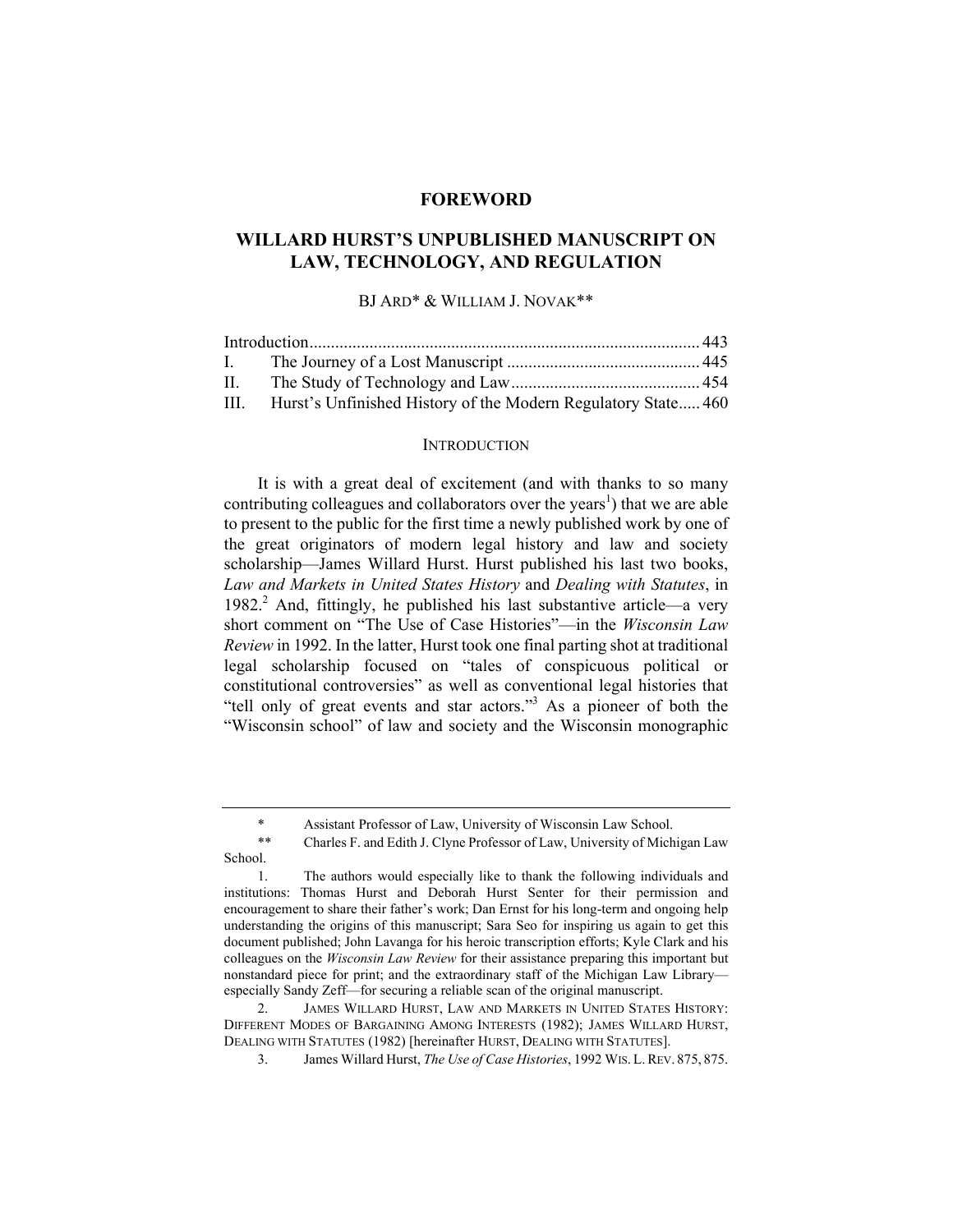tradition in legal history research, Hurst's interests were different.<sup>4</sup> He aimed instead at the larger questions and the deeper causation reflected in the analytical categories that pervaded his mature work: sequence and context, particularity and generality, structures and functions, values and interests, and drift and direction.<sup>5</sup>

That complex and comprehensive approach to the study of law in society is already apparent in the manuscript published here for the first time: "Technology and the Law: The Automobile." In a document that we believe is among Hurst's earliest substantive histories (and now over seventy years old), we can see the very beginnings of the distinctive approach to legal studies that would shape legal history and law and society for generations to come. With slight stylistic and typographical changes, we present the manuscript as we found it—as a complete and carefully hand-edited final document with endnotes in the bibliographic style that Hurst utilized early in his career. This manuscript was clearly intended and finalized by Hurst for ultimate publication, and it has been our goal to make good on that original promise. Though we could have simply archived or digitized the document at several points along the way, we were determined to see it through to publication so a new generation of students and scholars might be freshly exposed to the power of Hurst's uniquely ambitious scholarly project in the law. After first saying a bit about the original discovery of this particular document, we close this foreword with some observations about what we see as its continued

<sup>4.</sup> On the "Wisconsin school," see LAW & SOCIETY: READINGS ON THE SOCIAL STUDY OF LAW (Stewart Macaulay, Lawrence M. Friedman & John Stookey eds., 1995) and AMERICAN LAW AND THE CONSTITUTIONAL ORDER: HISTORICAL PERSPECTIVES (Lawrence M. Friedman & Harry N. Scheiber eds., Harvard Univ. Press enlarged ed. 1988). Beyond Hurst's own magisterial (and only monographic) work, JAMES WILLARD HURST, LAW AND ECONOMIC GROWTH: THE LEGAL HISTORY OF THE LUMBER INDUSTRY IN WISCONSIN, 1836–1915 (1964), the major Wisconsin monographs produced by Hurst's students and colleagues include ROBERT S. HUNT, LAW AND LOCOMOTIVES: THE IMPACT OF THE RAILROAD ON WISCONSIN LAW IN THE NINETEENTH CENTURY (1958); GEORGE J. KUEHNL, THE WISCONSIN BUSINESS CORPORATION (1959); SPENCER L. KIMBALL, INSURANCE AND PUBLIC POLICY: A STUDY IN THE LEGAL IMPLEMENTATION OF SOCIAL AND ECONOMIC PUBLIC POLICY, BASED ON WISCONSIN RECORDS, 1835–1959 (1960); EARL FINBAR MURPHY, WATER PURITY: A STUDY IN LEGAL CONTROL OF NATURAL RESOURCES (1961); JAMES A. LAKE, LAW AND MINERAL WEALTH: THE LEGAL PROFILE OF THE WISCONSIN MINING INDUSTRY (1962); SAMUEL MERMIN, JURISPRUDENCE AND STATECRAFT: THE WISCONSIN DEVELOPMENT AUTHORITY AND ITS IMPLICATIONS (1963); LAWRENCE M. FRIEDMAN, CONTRACT LAW IN AMERICA: A SOCIAL AND ECONOMIC CASE STUDY (1965); and SAMUEL MERMIN, THE FOX-WISCONSIN IMPROVEMENT: AN HISTORICAL STUDY IN LEGAL INSTITUTIONS AND POLITICAL ECONOMY (1968). For an excellent introduction to the Wisconsin monographs, see Richard N. Current, *Willard Hurst as a Wisconsin Historian*, 1980 WIS. L. REV. 1215.

 <sup>5.</sup> For a comprehensive examination of Hurst's historical sociology of law along these lines, see William J. Novak, *Law, Capitalism, and the Liberal State: The Historical Sociology of James Willard Hurst*, 18 LAW & HIST. REV. 97 (2000).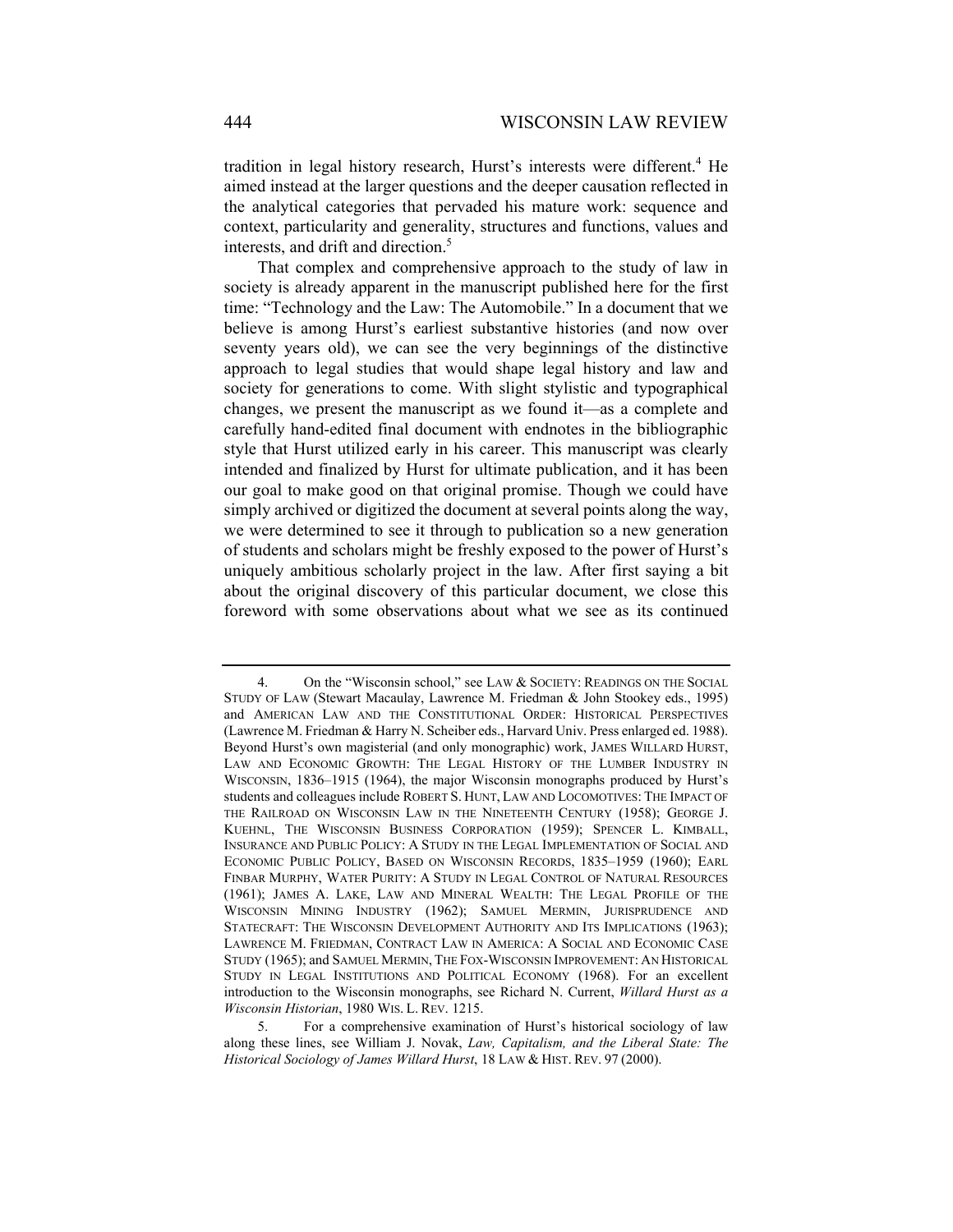relevance today. But, for the most part, we are simply eager to have Hurst's words speak for themselves again after all these years.

### *Image 1. Hurst's Introduction to His Unpublished Manuscript*

#### Chapter Eight

Technology and the Law: The Automobile

1. The Multiplying Effects of an Invention

In this chapter we are going to talk about some of the automobile effects that the supples had upon the law, and some of the effects that the law has had upon the automobile. We could communi undoubtedly open up some measured worthwhile lines of thought, if we talked about the automobile in relation to certain broader problems of which it is a part: for example, the effects of the internal combustion engine,  $\text{or}_{h}$  of all down types of communication. But we shall have enough on our hands if we stick to the automobile, and even so in the limits of this chapter we can discuss at any length only the relation of the law car.<br>and the passenger **expansive the Soutier of the Section** This is not merely an arbitrary limitation, however. Of the 32 million registered motor vehicles in the United States in 1940, substantially aver 27 million were passenger cars, and a litle under four and summy one-half million were motor trucks. Until the middle 1920's the proportion of trucks to passenger cars was much lower than this. Not only was the passenger far the **security** center of the auto problem as a matter of gross figures; it was likewise the main aspect of the problem that men saw and reacted to. So We may properly retrace focus on it when we try to we e the ynplanned paths of the law's motor vet the a responses to 4

#### I. THE JOURNEY OF A LOST MANUSCRIPT

Bill Novak first came into possession of this unpublished manuscript during the 1990–1991 academic year while serving as a Legal History Fellow and Student Administrator at the Institute for Legal Studies at Wisconsin Law School. Those years were especially heady times for sociolegal studies at the University of Wisconsin, which hosted innumerable law and society speakers, the first Critical Race Theory workshop, a celebration of the Civil Rights Act of 1964, and a symposium honoring the fortieth anniversary of Willard Hurst's *The Growth of*  American Law (as well as Hurst's eightieth birthday).<sup>6</sup> Hurst himself was

 <sup>6.</sup> The original Critical Race Theory workshop took place in Madison on July 8, 1989. Linda S. Greene, *Critical Race Theory: Origins, Permutations, and Current*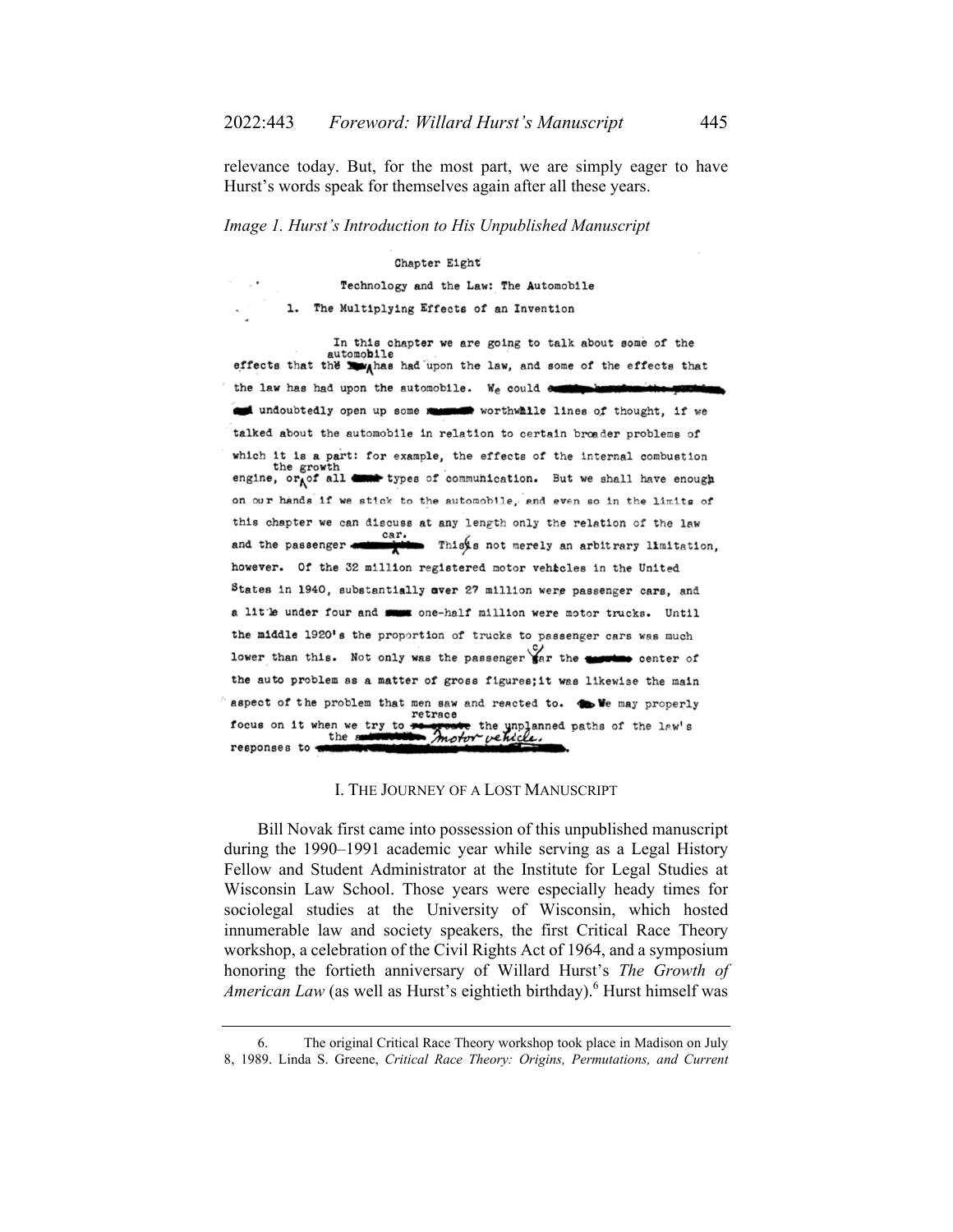still very much a dominating intellectual presence in Madison, but he commuted into the Law Building itself less and less. Indeed, the standard method of receiving an enviable audience with Hurst was to pick him up at his home and drive him for an extended lunchtime discussion of legal history at a local Madison deli.<sup>7</sup>

It was around this time that Hurst made the fateful decision (amid a space crunch at the Law School) to actually vacate the library stacks office where he had amassed a lifetime collection of books, articles, papers, and correspondence on modern American law, society, and political economy. As meticulous as Hurst was in building his scholarly archive, the final disposition of his office material was another matter. Though Hurst had already donated teaching materials and correspondence to the library, and with many valued books and papers safely ensconced at home, Hurst disposed of his remaining office books and papers by inviting a series of colleagues to enter his Law School office and to take whatever they might find valuable or useful. As a mere doctoral student, Bill Novak was the last to receive Hurst's permission to enter the inner sanctum. By that time, Hurst's law books were substantially picked over—with many finding their way to the de-acquisition sale at the Wisconsin Historical Society and on to Madison's impressive array of used bookstores. When Novak arrived at Hurst's office, a plastic dumpster parked in the hall spurred a frantic nighttime call to Hurst at home since so much of value seemed to still remain (including signed photographs of Supreme Court Justices from Hurst's clerkship year). But Hurst was characteristically stoic about such papers and memorabilia. He had already said publicly everything he wanted to say in a half-century publication record of original research and writing still unrivaled in the fields of American legal history and law and society. Or so we thought.

Upon entering Hurst's office in its final days, Novak's first thought was to preserve intact a couple hundred or so volumes that might be of interest to future scholars. And the Institute for Legal Studies quickly absorbed those volumes into a nascent sociolegal studies library. In clearing the final bookshelves, however, Novak's archival interest was piqued by a remaining stack of faded manila envelopes wedged onto a bottom corner shelf. The contents of the envelopes and folders were as strangely random as they were decidedly aged—classroom lecture notes, hand-cut file-card notes for subsequently published projects, stray

*Queries*, 2021 WIS. L.REV. 259, 262. The Civil Rights conference took place the following November. *See* RACE IN AMERICA: THE STRUGGLE FOR EQUALITY, at ix (Herbert Hill & James E. Jones, Jr. eds., 1993). The Hurst celebrations began in October 1990. *See* Aviam Soifer, *Reflections on the 40th Anniversary of Hurst's* Growth of American Law, 17 LAW & SOC. INQUIRY 167 (1992).

 <sup>7.</sup> For some of the unique range and flavor of these conversations, see the wonderful pastiche assembled in Earl Finbar Murphy, *The Jurisprudence of Legal History: Willard Hurst as a Legal Historian*, 39 N.Y.U. L. REV. 900 (1964) (book review).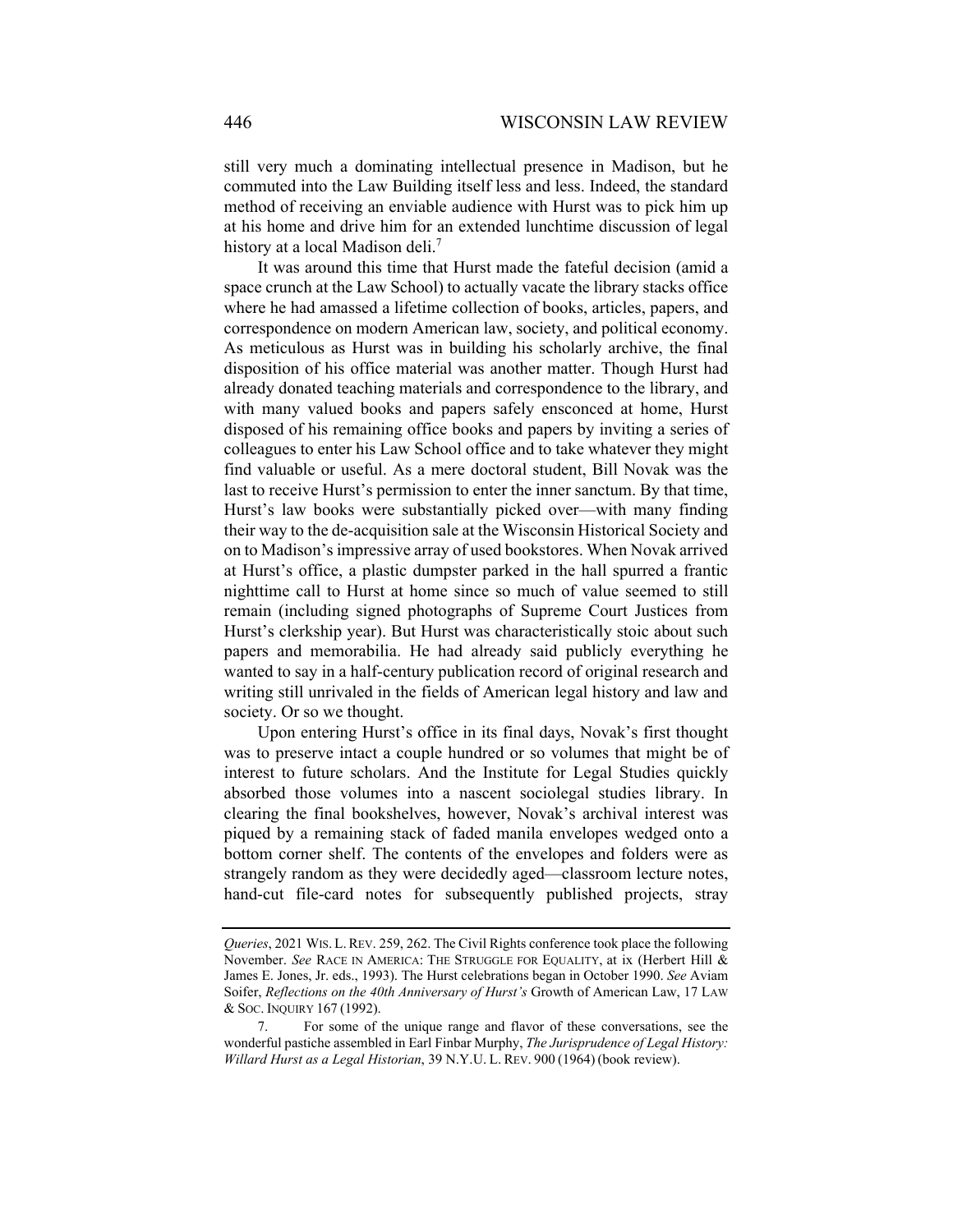correspondence that eluded file cabinets, and old newspaper clipping files on subjects ranging from "morals" to "corporations." But the two folders that especially captured Novak's attention contained what seemed to be wholly complete and carefully hand-edited manuscript chapters: "Chapter Eight—Technology and the Law: The Automobile" (74 pages plus notes) $\delta$ and "Chapter Eleven—Law and the Balance of Power: The Federal Anti-Trust Laws" (220 pages plus bibliography).<sup>9</sup> The Wisconsin Law School community had just spent almost two years studying and discussing Hurst's work and legacy. We had assembled a comprehensive bibliography, and Hurst's own books currently occupied two displays in the lobby of the Law Building. But nowhere did we find or discuss Hurst's important scholarly contributions on either the Automobile or Antitrust. What exactly were these mysterious manuscript chapters "Eight" and "Eleven"?

After rescuing these manuscripts from a potentially disturbing fate, Novak largely forgot about them for the next decade or so as he moved to the University of Chicago. The question of the manuscripts next resurfaced in the context of a special symposium issue of the 2000 *Law and History Review* devoted entirely to the subject of Hurst's prodigious scholarship.<sup>10</sup> In excavating a historical-sociological vision of Hurst's academic project that escaped the close confines of "American legal history" per se, Novak dug out the manuscripts in search of fresh perspective. In particular, Hurst's capacious rendering of the 119 "Derivative Effects of the Auto upon the Law"<sup>11</sup> coupled with his listing of an additional 148 new penal offenses emanating from the automobile in Illinois  $law<sup>12</sup>$  seemed to capture something of the distinctive scale and scope of Hurst's scholarly imaginary.<sup>13</sup> Daniel Ernst's contribution to the same symposium included a characteristic deep dive into the Felix Frankfurter Papers at the Library of Congress, precipitating a long and constructive dialogue about the

 <sup>8.</sup> James Willard Hurst, *Chapter Eight—Technology and the Law: The Automobile*, 2022 WIS. L. REV. 463. Star pages indicate the pagination of the original manuscript, which began with page 714. The original manuscript is available through the University of Wisconsin Law School Library at https://repository.law.wisc.edu/s/uwlaw/item/305812.

 <sup>9.</sup> James Willard Hurst, Chapter Eleven—Law and the Balance of Power: The Federal Anti-Trust Laws (1949) (unpublished manuscript) (on file with author).

 <sup>10.</sup> Symposium, *Engaging Willard Hurst: A Symposium*, 18 LAW & HIST. REV. 1 (2000). Over the next decade, Novak would explore multiple possibilities for the ultimate publication of Hurst's unpublished manuscripts with several colleagues, editors, and publications, but alas, the manuscripts returned to cold storage when he relocated again from the University of Chicago to the University of Michigan Law School in 2009.

 <sup>11.</sup> Hurst, *supra* note 8, at \*720–30.

 <sup>12.</sup> *Id.* at \*731–35.

 <sup>13.</sup> *See* Novak, *supra* note 5, at 109–11.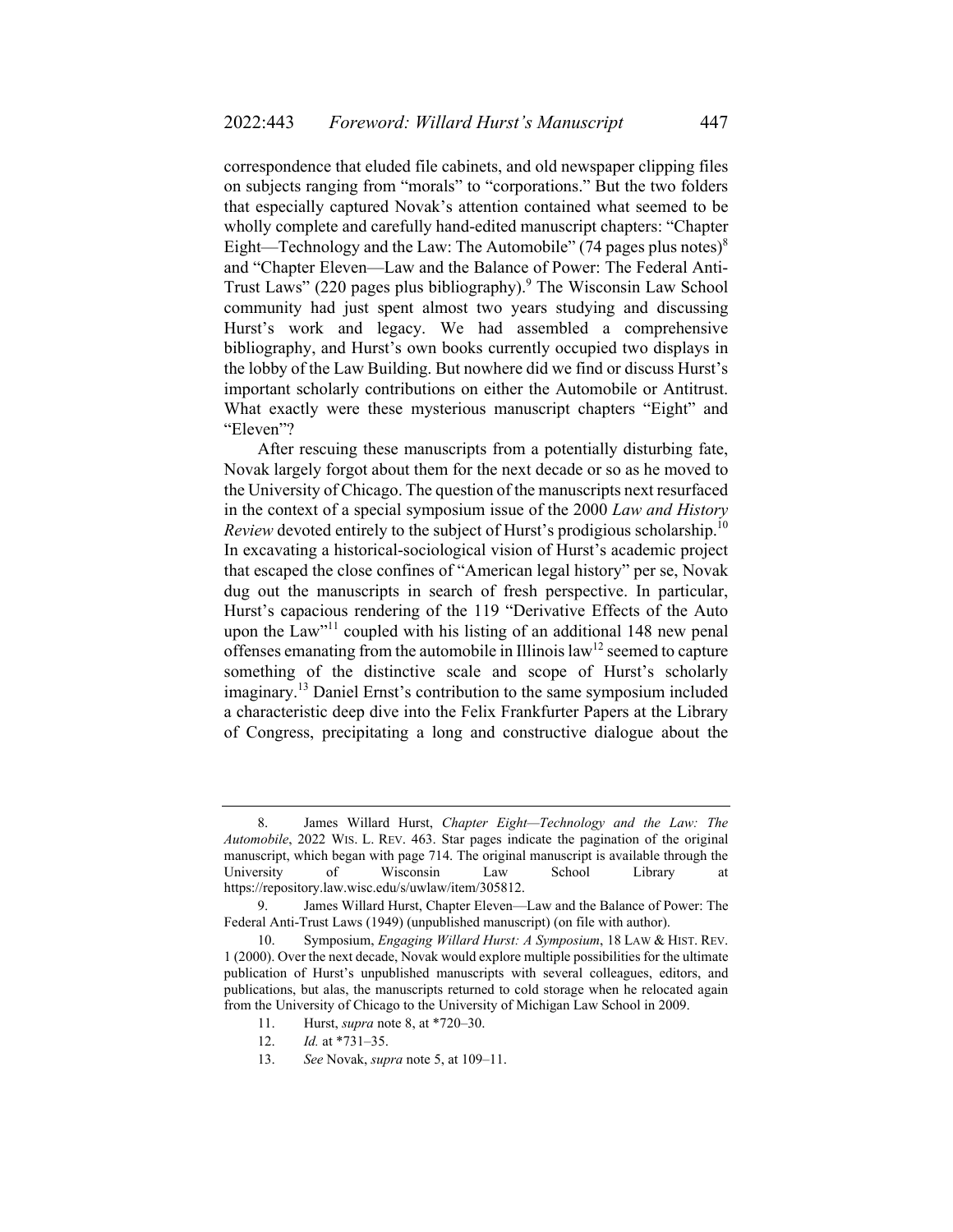provenance of Hurst's unpublished chapters.<sup>14</sup> By January 1949, Ernst found, Hurst had already sent to Frankfurter "two bulky volumes"<sup>15</sup>—the raw material for what would eventually become *The Growth of American*  Law: The Law Makers (1950).<sup>16</sup> Hurst mentioned to Frankfurter that his editors at Little, Brown liked the manuscript "even in its present, unreconstructed version," but from a marketing viewpoint, they were "still trying to decide whether to risk it."<sup>17</sup> More significant for deciphering the original nature of chapters eight and eleven, Hurst also discussed with Frankfurter an "additional volume" in his lifelong quest to forge a "modern, functionally-conceived legal history in the law schools."<sup>18</sup> Hurst was convinced that extant legal research was not "grounded in ideas adequate to the intellectual challenge which the phenomena of legal order present."<sup>19</sup> And he was determined to move legal education toward a broader conceptualization focused on "the living interplay of law and social growth."<sup>20</sup> Hurst launched that project with Lloyd Garrison as early as 1940 with *Law in Society*, and he now looked forward to advancing it with *The Growth of American Law*.<sup>21</sup> But, even as he put the finishing touches on *Growth*, he began to envision additional chapters, indeed, additional volumes.

The "two bulky volumes"—six chapters and 726 pages—that Hurst sent to Frankfurter in 1949 were originally entitled "A History of the Principal Agencies of Law in the United States, Parts I & II."<sup>22</sup> They were designed first as course materials. But while Hurst's left hand was busy turning "Principal Agencies" into *The Growth of American Law*, his right hand, as he conveyed to Frankfurter, was simultaneously hard at work on the next iteration—"an additional volume" that would expand "Principal

 16. JAMES WILLARD HURST, THE GROWTH OF AMERICAN LAW: THE LAW MAKERS (1950).

 <sup>14.</sup> Daniel R. Ernst, *Willard Hurst and the Administrative State: From Williams to Wisconsin*, 18 LAW & HIST. REV. 1 (2000); *see also* Daniel R. Ernst, *The Ideal and the Actual in the State: Willard Hurst at the Board of Economic Warfare*, *in* TOTAL WAR AND THE LAW: THE AMERICAN HOME FRONT IN WORLD WAR II 149 (Daniel R. Ernst & Victor Jew eds., 2002) [hereinafter Ernst, *The Ideal and the Actual in the State*].

 <sup>15.</sup> Letter from James Willard Hurst to Felix Frankfurter (Jan. 12, 1949) (on file with the Felix Frankfurter Collection, Library of Congress, Reel 42).

 <sup>17.</sup> Letter from James Willard Hurst to Felix Frankfurter, *supra* note 15.

 <sup>19.</sup> Willard Hurst, *The Law in United States History*, 104 PROC. AM. PHIL. SOC'Y 518, 521 (1960).

 <sup>20.</sup> Willard Hurst, *Perspectives upon Research into Legal Order*, 1961 WIS. L. REV. 356, 361.

 <sup>21.</sup> LLOYD K. GARRISON & WILLARD HURST, LAW IN SOCIETY: VOL. I, AN INTRODUCTION TO THE STUDY OF LAW; VOL. II, DEVELOPMENTS IN THE LAW OF INDUSTRIAL ACCIDENT (1941).

<sup>22.</sup> WILLARD HURST, A HISTORY OF THE PRINCIPAL AGENCIES OF LAW IN THE UNITED STATES, PARTS I & II (1948–1949).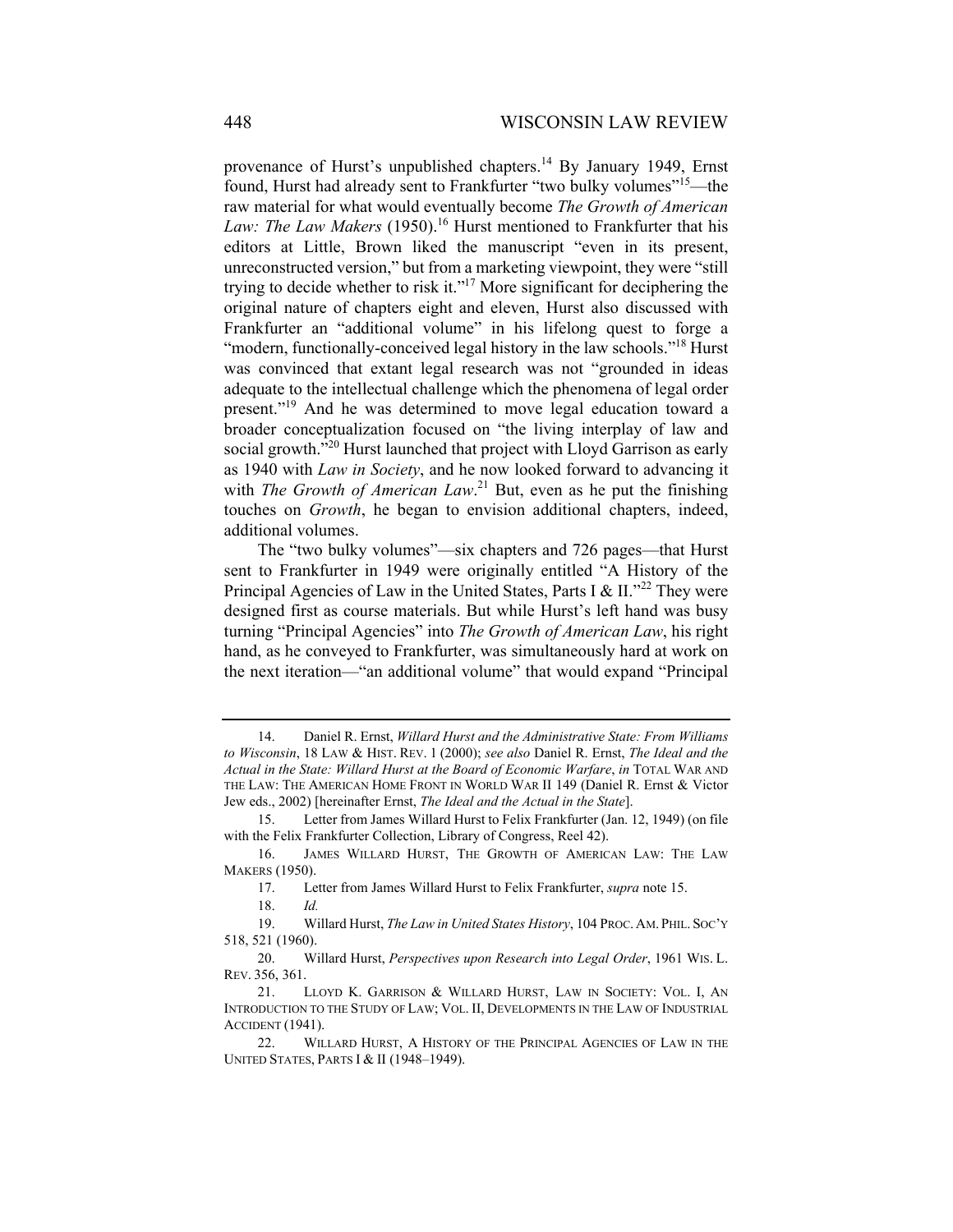Agencies" into a full three-credit course.<sup>23</sup> Hurst's plan for that volume (covering fully the second half of the proposed expanded class) was just as ambitious as the original material being revised for *Growth*. Indeed, Hurst proposed seven additional substantive chapters. The first would deal with something that Hurst called "peculiarly formative influences in our society" (i.e., "[t]he relation between the law and science and technology").<sup>24</sup> To make these points "more concrete," the following chapter would trace the legal effects of scientific and technical thought and practice by studying the "various effects which the automobile has had on the law, and the law on the automobile."25 By the time he wrote Frankfurter, Hurst had a "first draft" of the starting chapters in hand.<sup>26</sup> Hurst then proposed two chapters on a theme that preoccupied him throughout his career—the relationship between law and the "balance of power in the community."27 Here, Hurst planned both a chapter on the law of voluntary associations and a chapter on the "history of anti-trust law sanctions."<sup>28</sup> Next, he anticipated adding a chapter on the rise of civil liberties in American law, as well as a chapter on the law of communications and interferences with "the flow of information and ideas."<sup>29</sup> He then envisioned closing with a final chapter dealing with law itself as a social determinant through a focus on taxation as a rising technology of modern legal regulation.<sup>30</sup> Technology, voluntary associations, antitrust, civil liberties, communications, and regulatory taxation—here were substantive areas of expansive legal change in the early twentieth century that could perfectly supplement *Growth*'s structural and institutional focus on the legislature, the courts, constitutional conventions, the bar, and the executive branch.

It was January 1949. In classic Hurstian fashion, Will (as he was not infrequently referred to in correspondence from that period) proposed completing this entire second volume by September or "a year from now"<sup>31</sup>—the tight schedule perhaps dictated by the generous, multiyear grant Hurst had just received from the Rockefeller Foundation to support original legal-economic history research into "the interplay of the law and the lumber industry in Wisconsin."32 As "a year from now" came and went, Hurst successfully published *The Growth of American Law* to much

24. *Id.* 

 <sup>23.</sup> Letter from James Willard Hurst to Felix Frankfurter, *supra* note 15.

 <sup>25.</sup> *Id.* 

 <sup>26.</sup> *Id.* 

 <sup>27.</sup> *Id.* 

 <sup>28.</sup> *Id.* 

 <sup>29.</sup> *Id.* 

 <sup>30.</sup> *Id.*

 <sup>31.</sup> *Id.*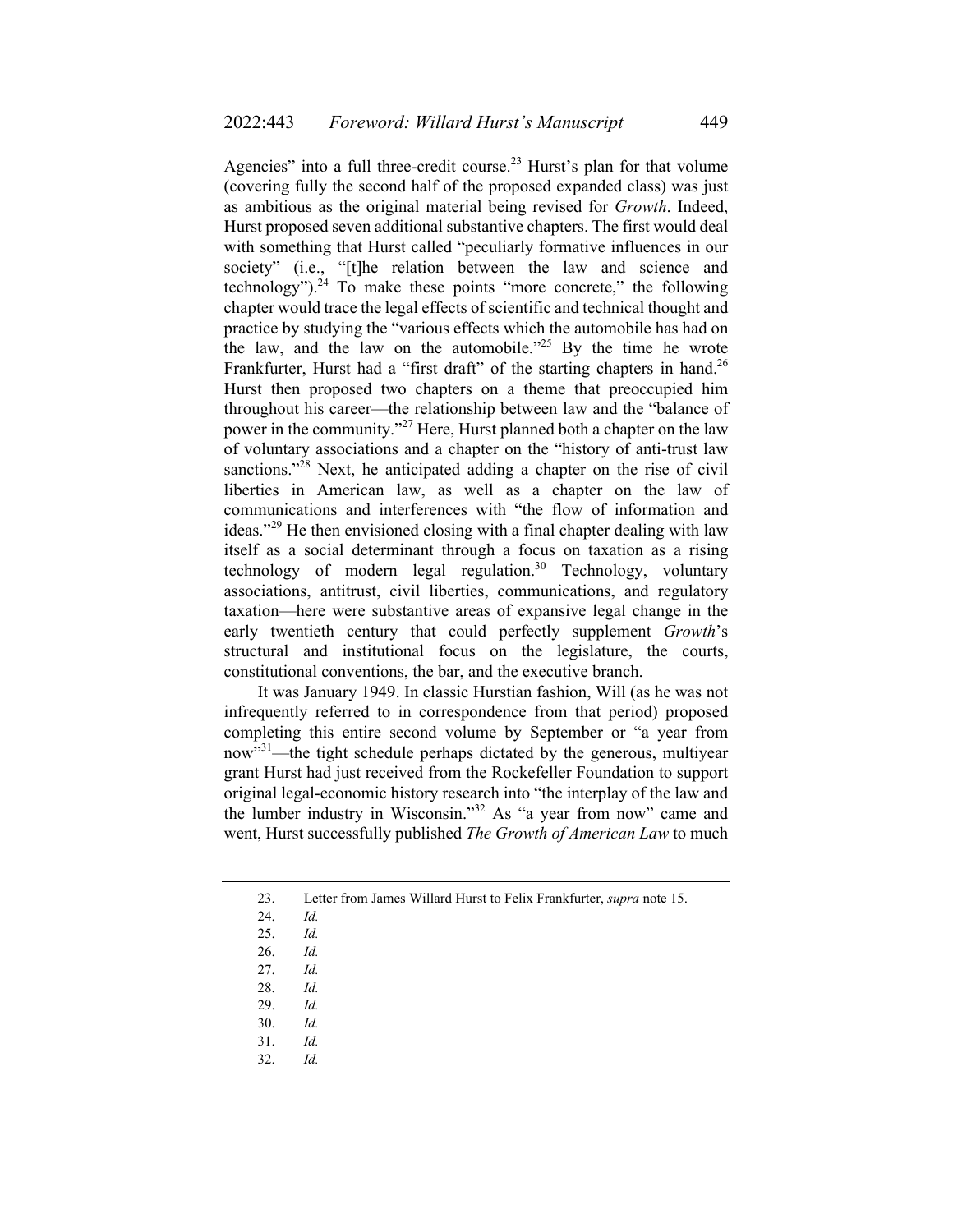acclaim.33 But even as Rockefeller and the Wisconsin monographs beckoned, Hurst remained committed to his plan for an additional volume. By September 1950, Little, Brown's Charlie Woodard and Rod Robertson both prodded Hurst about the progress he was still making on "the second volume of *The Growth of American Law.*"<sup>34</sup> They were no doubt still awaiting the substantive chapters on automobiles, voluntary associations, antitrust, civil liberties, communications, and taxation—of which only the chapters on automobiles (Chapter Eight) and antitrust (Chapter Eleven) seem to have survived, and those only in manuscript form. What happened to the rest of the proposed "second volume" of "Principal Agencies" and *Growth*?

By 1952, we get closer to a credible hypothesis. In response to his editors, Hurst submitted a staggeringly ambitious and detailed four-page, single-spaced, ten-year plan for research and writing in U.S. legal history.<sup>35</sup> Here we see for the first time that Hurst's plan for a second volume of *Growth* had swollen to *three* additional volumes. "The Balance of Power" volume was now but the first planned supplement, including chapters on "the role of law in relation to social change," as well as a long case history of "anti-trust policy and enforcement" (the latter of which Hurst estimated to be half of the volume).<sup>36</sup> Hurst reported that sixty percent of this manuscript was "in my files in rough draft"—arguably automobiles and antitrust.<sup>37</sup> Hurst proposed completing "Balance of

Letter from Felix Frankfurter to Douglas Logan (Oct. 30, 1952), *available at The J. Willard Hurst Collection: Series VII Correspondence*, UNIV. OF WIS. L. LIBR., https://web.archive.org/web/20150906192548/http://library.law.wisc.edu/hurst/correspon dence.html (last visited Apr. 13, 2022).

 34. Letter from Rod Robertson to Willard Hurst (Aug. 28, 1950), *available at The J. Willard Hurst Collection*,*supra* note 33; Letter from Charles F. Woodard to Willard Hurst (Sept. 20, 1950), *available at The J. Willard Hurst Collection*, *supra* note 33; Letter from Charles F. Woodard to Willard Hurst (Oct. 10, 1950), *available at The J. Willard Hurst Collection*, *supra* note 33*.* The October 10, 1950, letter acknowledges receipt of a "copy of the manuscript which you sent me." *Id.* 

 35. Letter from Willard Hurst to Charles Woodard (June 5, 1952), *available at The J. Willard Hurst Collection*, *supra* note 33.

 <sup>33.</sup> *Id.* In 1952 Felix Frankfurter captured the moment in recommending *Growth* to Douglas Logan of the University of London:

Wil Hurst is at the University of Wisconsin. He is undoubtedly one of the most esteemed law teachers of his generation. Several law schools, including our old shop, have been trying to seduce him, but Wil has dug into Wisconsin and both personally and professionally is very happy. I think he is wise in pursuing his chief preoccupation—the history of legal institutions—on that [M]idwest soil. He has written an important book which you should know about. It is 'The Growth of American Law,' which I am sure is in the law library of your University. If not it should be.

 <sup>37.</sup> *Id.* The year 1952 thus establishes the latest possible date of authorship for the surviving manuscripts. Recall that the first draft of the chapter on automobiles had been completed by 1949. *See supra* note 26 and accompanying text. The chapter on antitrust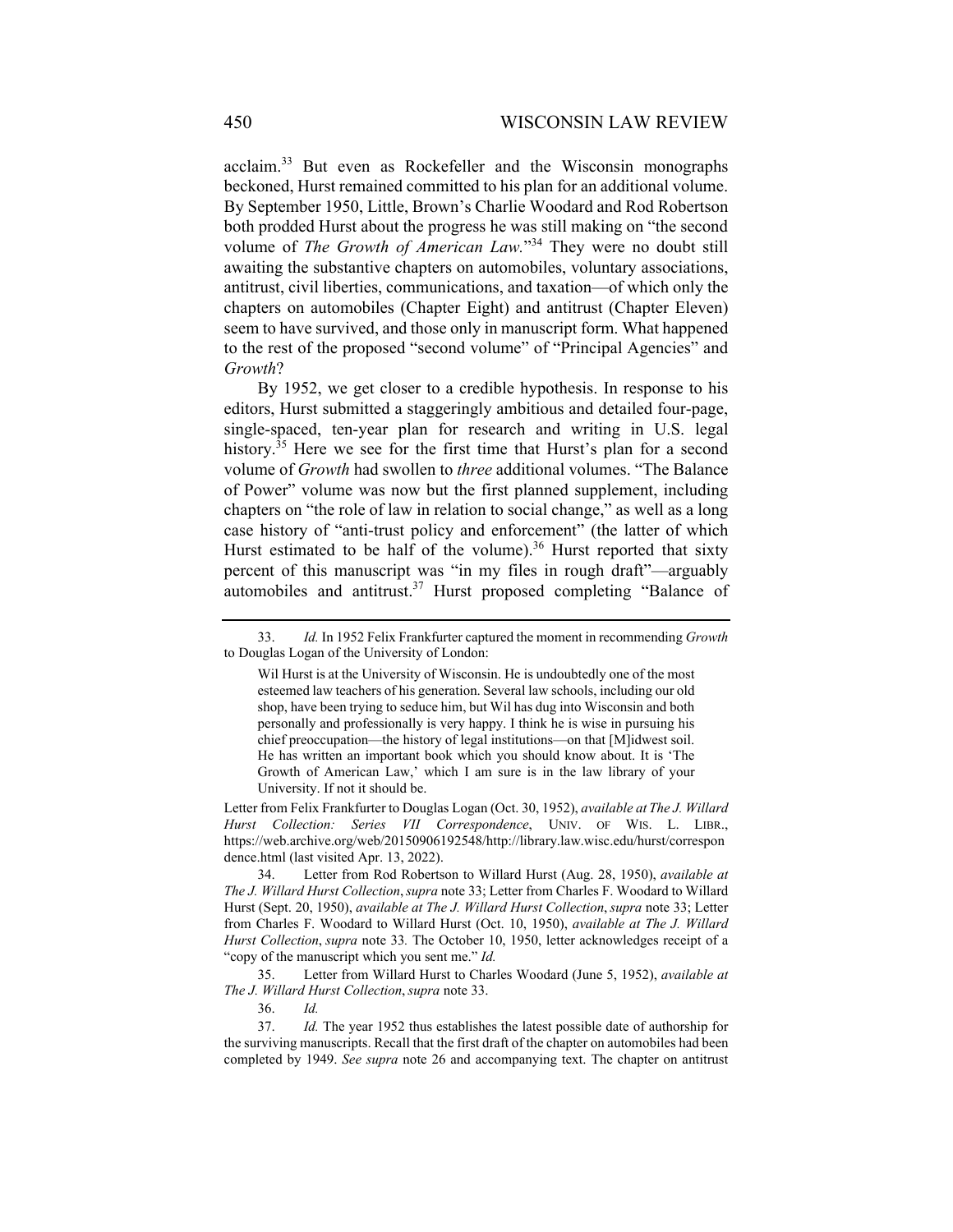Power" with new essays on "church and state, economic interest groups, the military, [and] private and public bureaucracy."38 But Hurst also now envisioned two additional volumes on "The Sense of Community" and "Morals and Morality," completing what he started with *Growth* as a fullblown tetralogy canvassing a vast swath of modern American law, economy, and society.<sup>39</sup> All that was but one-third of Hurst's ten-year plan. His monograph on law and the lumber industry in Wisconsin would remain his primary research and writing priority—to which he dedicated his so-called "regular workday hours."<sup>40</sup> After that was completed, Hurst contemplated a "general Wisconsin study" that would synthesize and build upon all of the Rockefeller monograph material under the rubric of "Law and the Growth of an American State."<sup>41</sup> Amid all of this demanding "regular hours" work, how would he simultaneously complete the tetralogy? Hurst proposed continuing as he had for the last three years using his "spare time," outside regular hours: "evenings, weekends, and school vacations and the summer recess."<sup>42</sup> Hurst planned completion of "Balance of Power" by the end of summer 1953 and all the rest by 1963 (while giving himself the whole of 1964 as a hedge for "failing to meet the steps of the time-table as outlined"). $43$ 

40*. Id.* 

may also have been completed as planned by September 1949, *see supra* note 31 and accompanying text; alternatively, it may have been written in 1950 in time for inclusion in the "manuscript" referenced in Hurst's correspondence with his editors at Little, Brown, *see supra* note 34.

 <sup>38.</sup> Letter from Willard Hurst to Charles Woodard, *supra* note 35.

 <sup>39.</sup> Hurst described "The Sense of Community" volume as exploring aspects of problems of "social integration," "community," and "belonging-ness" through topics like "urbanization," "the mass media of communication," "the bureaucratization of industry," and "civil liberties." *Id.* He described the more tentative "Morals and Morality" volume as including essays on "classic efforts to . . . enforce moral codes in law," especially with respect to liquor, gambling, and prostitution. *Id.* 

<sup>41</sup>*. Id.* 

 <sup>42.</sup> *Id.*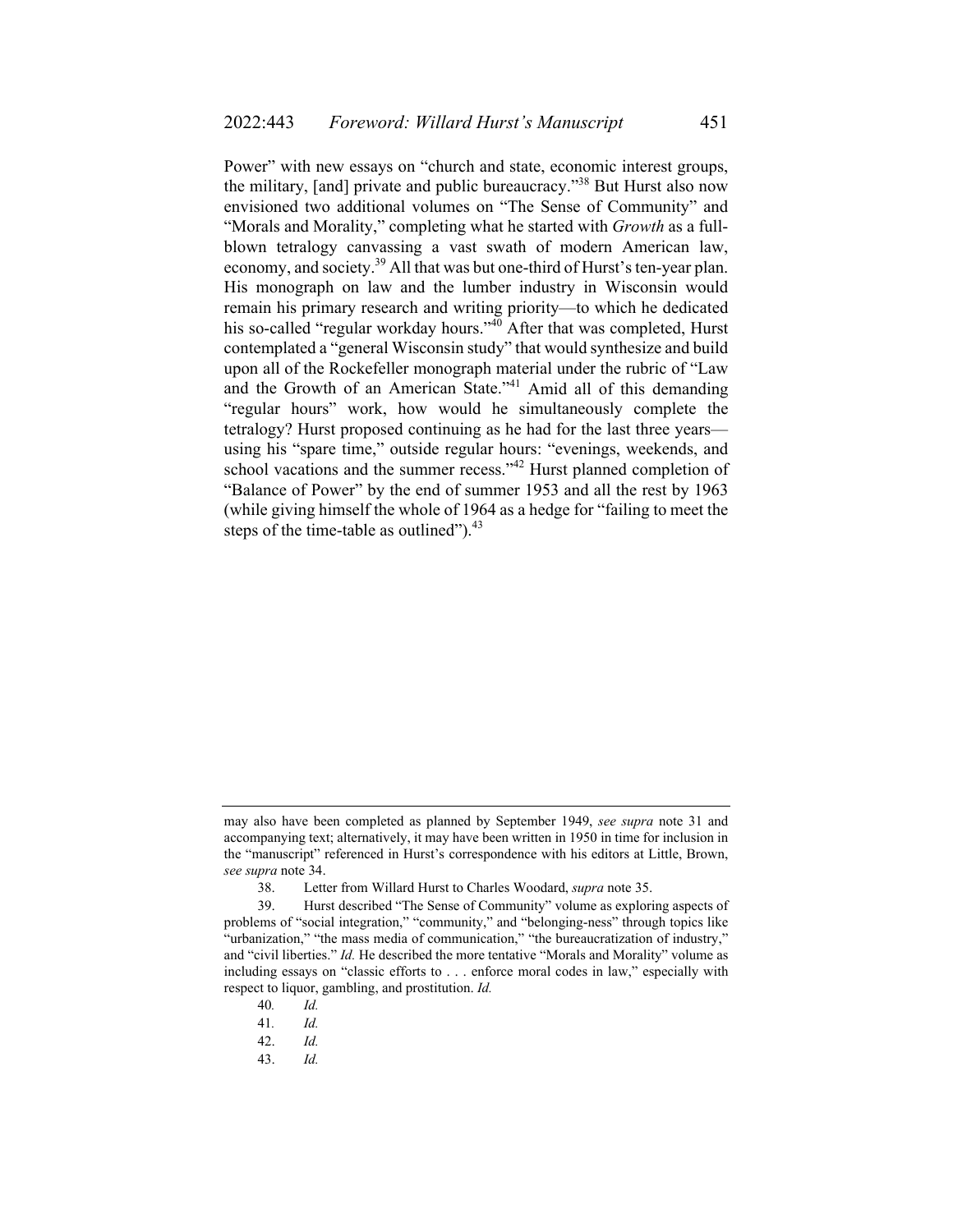*Image 2. Excerpts from Hurst's 10-Year Timetable* 

```
A rough time-table might look thke this:
1952
 -"egular workday hours: lumber study
 -Sparetime (especially summer): "The Balsnee of Power"
1954
 -Regular hours: lumber study
 -Sparetime: "The Sense of Community"
1958
 -Regular hours: general Wisconsin study ("Law and the
      Growth of an American State").
 -Sparetime: "Morals and Morality"
```
Felix Frankfurter was enamored of Hurst's vast scholarly project: "I hasten to tell you what considerable excitement the summary of your three-fold program arouses in me."<sup>44</sup> Frankfurter counseled that it was "important to have direction in life and to take measures, so far as possible, for pursuing one's direction."45 But he also warned, "The longer I live the more convinced I am of the dominant, too often too dominant, factor of contingency in life."<sup>46</sup> And contingency within such best-laid plans perhaps best explains the ultimate fate of Hurst's manuscript chapters "Eight" and "Eleven." By 1964, Hurst would use his "regular hours" to complete his magnum opus *Law and Economic Growth: The Legal History of the Wisconsin Lumber Industry*. He also enthusiastically embraced a new approach to book production based on the publication of invited law school lectureships (a process he was introduced to as early as 1936, when he was the principal researcher and "stenographer" for Felix Frankfurter's University of North Carolina Law Lectures, *The Commerce Clause Under Marshall, Taney, and Waite*47). Consequently, by 1964, Hurst would also deliver the Rosenthal Lectures at Northwestern Law School, the Cooley Lectures at Michigan Law School, and the Holmes Lectures at Harvard Law School, resulting in three more significant volumes: *Law and the Conditions of Freedom in the Nineteenth-Century United States*, *Law and Social Process in United States History*, and *Justice Holmes on Legal History*. 48

 <sup>44.</sup> Letter from Felix Frankfurter to Willard Hurst (Jan. 18, 1954), *available at The J. Willard Hurst Collection*, *supra* note 33.

 <sup>45.</sup> *Id.* 

 <sup>46.</sup> *Id.*

 <sup>47.</sup> FELIX FRANKFURTER, THE COMMERCE CLAUSE UNDER MARSHALL, TANEY, AND WAITE (1937).

 <sup>48.</sup> JAMES WILLARD HURST, LAW AND THE CONDITIONS OF FREEDOM IN THE NINETEENTH-CENTURY UNITED STATES (1956) [hereinafter HURST, LAW AND THE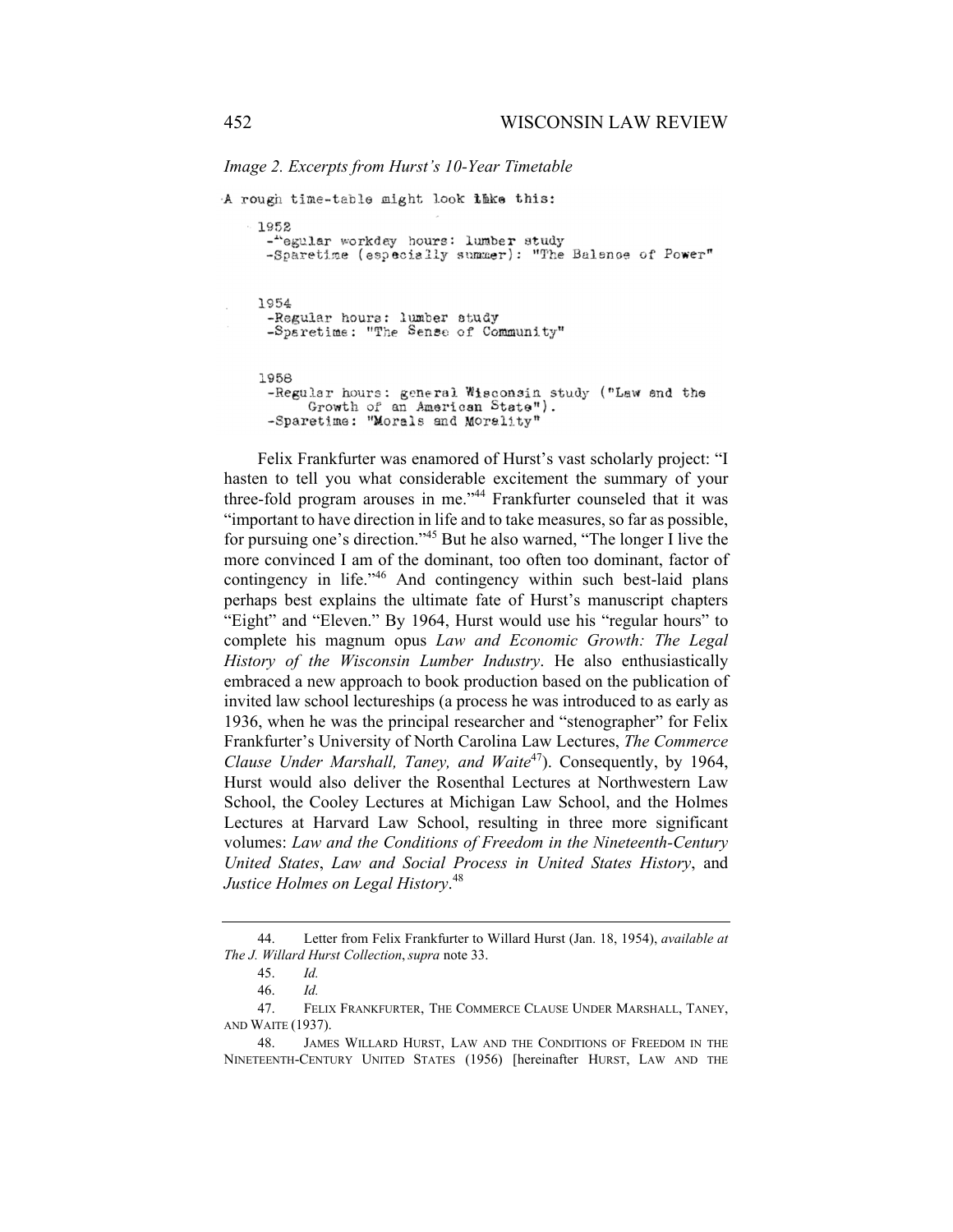Few would quibble with such a decade of spectacular and original scholarly productivity.<sup>49</sup> However, with Hurst turning his attention back to the nineteenth century—to law, to lumber, to Wisconsin's Pike Creek and the "conditions of freedom" and the "release of energy"—posterity did lose valuable substance from Hurst's original keen interest in twentieth-century law, technology, regulation, and the "Growth of an American State." Indeed, one cannot help but wonder about the worlds we have lost in chapters from Hurst on church and state, interest groups, the military, public bureaucracy, urbanization, mass media, the bureaucratization of industry, civil liberties, criminal justice, and the modern policing of morals and morality. But that fact only increases our satisfaction in finally being able to provide but a glimpse into those unrealized possibilities and potentialities through the publication of Hurst's previously unpublished manuscript on law, technology, and the automobile.

Interview by Laura Smail with Willard Hurst in Madison, Wis. (Apr. 15, 1981), https://repository.law.wisc.edu/s/uwlaw/media/302252. For the rest of his publishing career, after the production of his singular monograph on lumber, Hurst's books would be the result of invited law lectureships. *See, e.g.*, JAMES WILLARD HURST,LAW AND MARKETS IN UNITED STATES HISTORY: DIFFERENT MODES OF BARGAINING AMONG INTERESTS (1982) (University of Wisconsin Curti Lectures); HURST, DEALING WITH STATUTES, *supra* note 2; JAMES WILLARD HURST, THE LEGITIMACY OF THE BUSINESS CORPORATION IN THE LAW OF THE UNITED STATES 1780–1970 (1970); JAMES WILLARD HURST, A LEGAL HISTORY OF MONEY IN THE UNITED STATES, 1774–1970 (1973); JAMES WILLARD HURST, LAW AND SOCIAL ORDER IN THE UNITED STATES (1977).

 49. To which we have to add the simultaneous production of the Wisconsin monographs by Hurst's students and colleagues under Hurst's close personal direction. Hurst explained the level of his own involvement in the production of those works:

All through this time I was having these people here under my direction turning out monographs on the basis of an intensive research year they spent here. I closely edited all those things and was deeply involved in all the research. . . . In the course of shepherding these through—and I followed them all very intensively both through the original research stages and through editing the manuscripts—I was, in effect, the prime editor of all these manuscripts, although they had to survive normal editing in university presses—I learned an awful lot from these which broadened my knowledge of what to look at.

Interview by Laura Smail with Willard Hurst in Madison, Wis., *supra* note 48.

CONDITIONS OF FREEDOM]; JAMES WILLARD HURST, LAW AND SOCIAL PROCESS IN UNITED STATES HISTORY: FIVE LECTURES DELIVERED AT THE UNIVERSITY OF MICHIGAN, NOVEMBER 9, 10, 11, 12, AND 13, 1959 (1960); JAMES WILLARD HURST, JUSTICE HOLMES ON LEGAL HISTORY (1964) [hereinafter HURST, JUSTICE HOLMES ON LEGAL HISTORY]. As Hurst explained his reason for accepting "these various lecture invitations":

I had somewhat of a missionary thought in mind. I wanted to try to get out to a wider academic public, at least, some altogether new notions that this was a field which had exciting subject matter possibilities. And I hoped that if the subject matter excitement could be conveyed I might succeed in recruiting some more people to go to work in the field.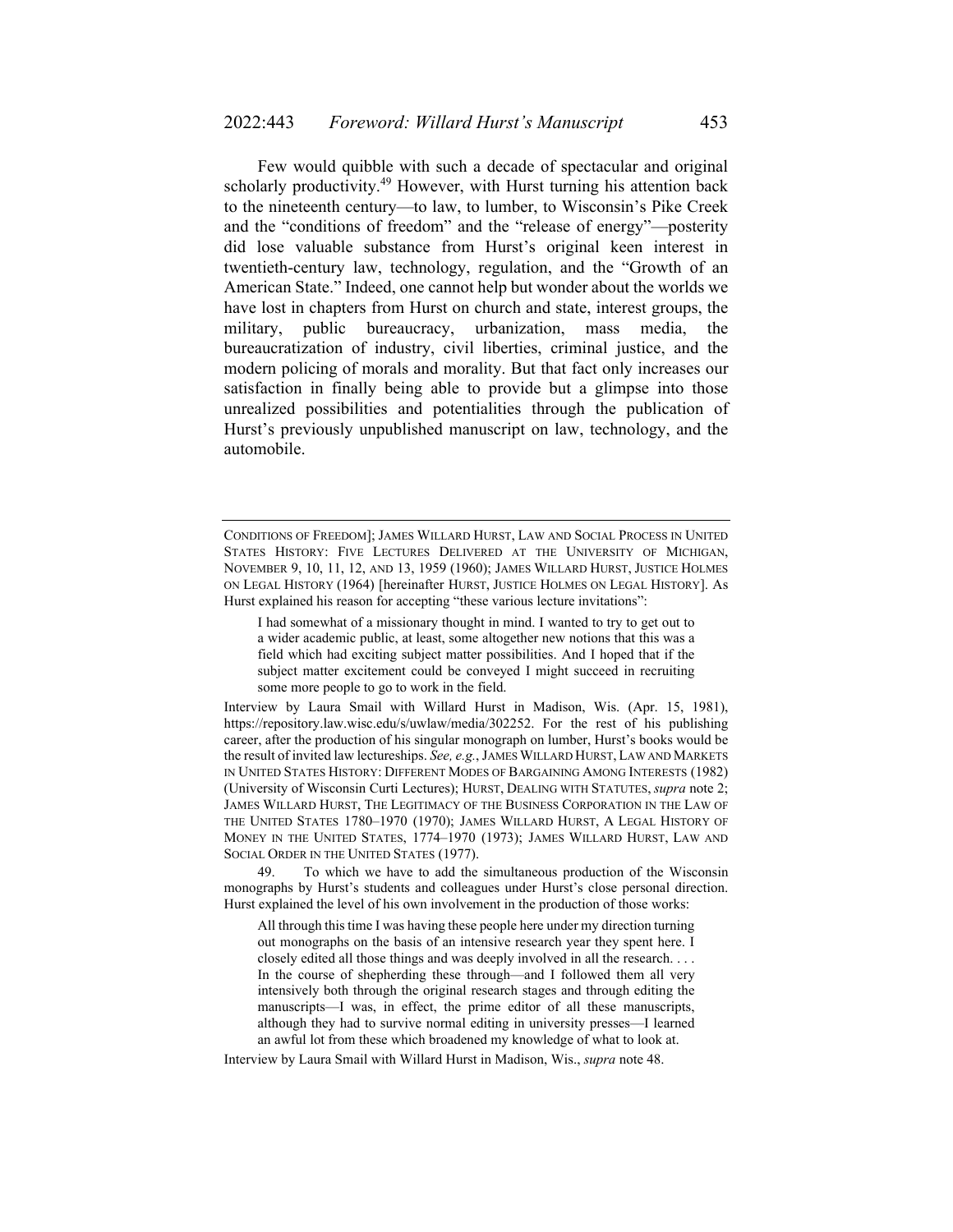## II. THE STUDY OF TECHNOLOGY AND LAW

One can only imagine the trajectory Hurst's work on the automobile could have set for the future study of law's relationship with technology. The conventional approach today is to characterize the law as primarily reactive to technological change<sup>50</sup> and to assess each individual technology in isolation.<sup>51</sup> Hurst's manuscript suggests a richer and more nuanced path. While the bulk of the chapter focuses on the automobile's impact on law, Hurst's first sentence stakes his view that law and technology are mutually constructive forces: "In this chapter we are going to talk about some of the effects that the automobile has had upon the law, and some of the effects that the law had upon the automobile."<sup>52</sup> Moreover, he goes beyond the law's response to the automobile to put this case study in dialogue with the law's contemporary responses to radio and aviation.<sup>53</sup> For all Hurst's case study on the automobile tells us about the limits of tort law or the pitfalls of assembling a regulatory apparatus, he offers still deeper insights by contrasting the law's responses to different technologies.

As a matter of structure, Hurst funnels his analysis from the broad to the increasingly specific. The manuscript opens with a grand survey of the impacts of the automobile, best exemplified in the aforementioned 119 point list of "Derivative Effects of the Auto Upon the Law."54 Hurst does not limit his sights to the obvious technical concerns of an automotive society like road safety or highway infrastructure; given the era, design specifications for features like seatbelts or anti-lock brakes are not part of the discussion at all. Hurst's focus is not on the automobile as artifact, but instead on those features of social change that the automobile made especially salient, particularly in the expansion of what everyday people could actually do and how they lived their daily lives.<sup>55</sup> Such concerns went far beyond the need to manage traffic. Half a century before parallel discussions of norms in the emergence of cyberlaw, Hurst recognized that

 <sup>50.</sup> *See* Gaia Bernstein, *When New Technologies Are Still New: Windows of Opportunity for Privacy Protection*, 51 VILL. L.REV. 921, 929–31 (2006); Meg Leta Jones, *Does Technology Drive Law? The Dilemma of Technological Exceptionalism in Cyberlaw*, 2018 J.L. TECH. & POL'Y 249, 256.

 <sup>51.</sup> *See* Rebecca Crootof & BJ Ard, *Structuring Techlaw*, 34 HARV.J.L.&TECH. 347, 349 & n.4 (2021); Hin-Yan Liu, Matthijs Maas, John Danaher, Luisa Scarcella, Michaela Lexer & Leonard Van Rompaey, *Artificial Intelligence and Legal Disruption: A New Model for Analysis*, 12 LAW INNOVATION & TECH. 205, 214 (2020).

 <sup>52.</sup> Hurst, *supra* note 8, at \*714; *cf.* Jones, *supra* note 50, at 252 (arguing for recognition of mutual shaping and co-production in law and policy scholarship).

 <sup>53.</sup> Hurst, *supra* note 8, at \*742–43.

 <sup>54.</sup> *Id.* at \*720–35.

 <sup>55.</sup> For full articulation of an approach to law and technology that focuses on the "features of social life the technology makes newly salient," see Jack M. Balkin, *The Path of Robotics Law*, 6 CAL. L. REV. CIR. 45, 46 (2015) (emphasis omitted).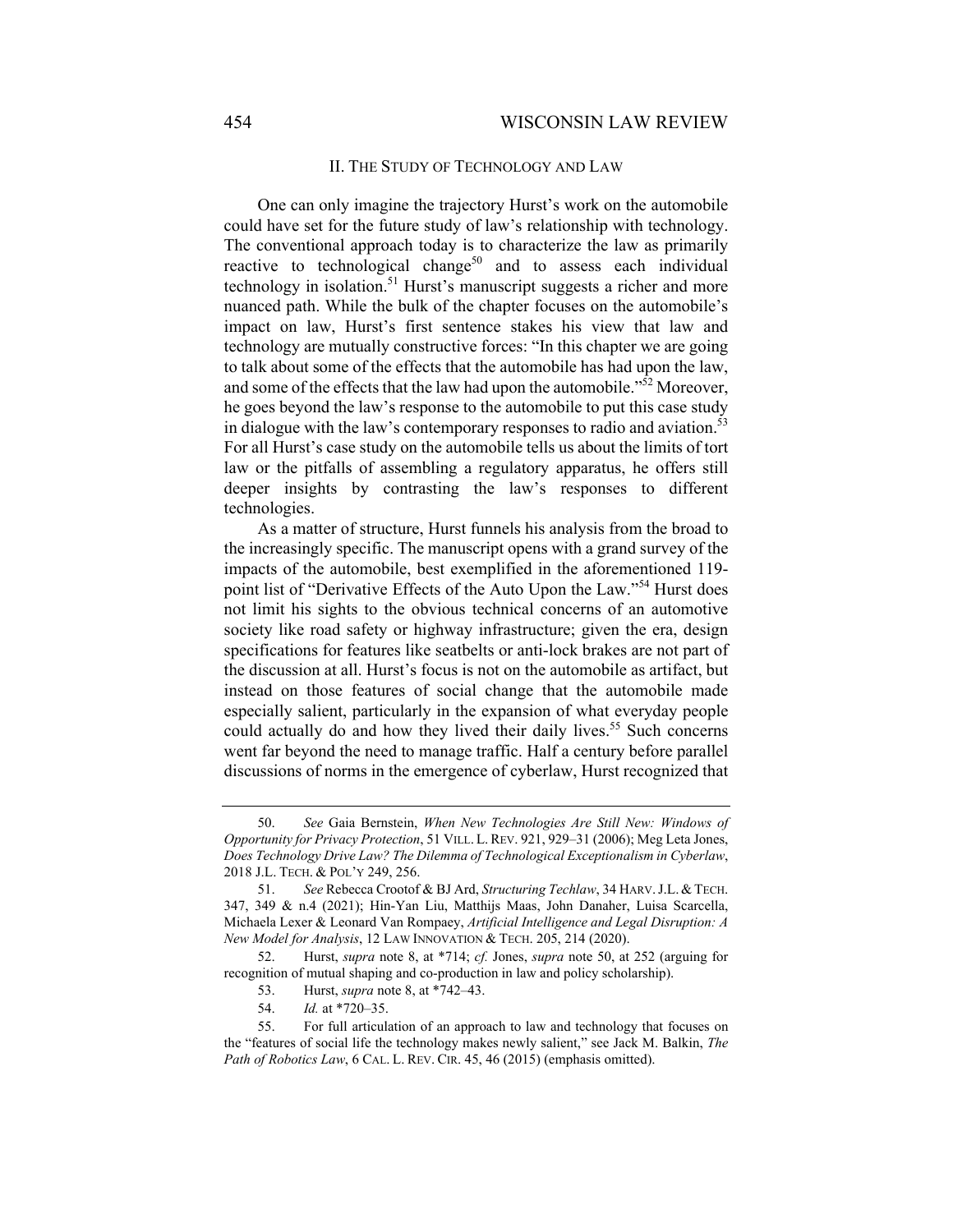the automobile's capacity to undermine the regulatory force of social norms opened the door for law, somewhat ominously, "to carry added burdens of social control."56 Further, Hurst recognized that technology may not only present new challenges, but also shape the law's priorities. The list references no fewer than eleven times how the adoption of automobiles made society more sensitive to the business cycle; $57$  in turn, Hurst explained, this sensitivity played a role in legitimating the state's growing role in market regulation.<sup>58</sup>

Hurst rounds out his list with the automobile's more concrete ramifications for core legal subjects like contracts (to keep up with trends like the installment contract), $59$  property (given the challenges of title for an asset so valuable but also so mobile),<sup>60</sup> and bankruptcy (having propelled competitors in the railroad industry into insolvency). $61$  So, too, did he map technological impact on the nascent fields of civil rights law (as discrimination became more salient with the explosion of travel) $^{62}$  and environmental law (given the automobile's intimate relationship with the oil industry).63 Of special concern were the automobile industry's contributions to the concentration of wealth and power in private hands, so much so that Hurst connected the automobile not only to the growth of antitrust law but also to matters as unexpected as the inheritance tax.<sup>64</sup>

The facet of the automobile's intersection with law that most thoroughly captures Hurst's attention, however, is the problem of automobile accidents. This focus becomes Hurst's vehicle for examining the operation and evolution of the legal system alongside widespread social change. Through it, he recounts the legal system's long journey from handling these concerns through tort law to entrusting them, imperfectly, to a more proactive administrative regime.

Hurst found tort law, as administered through the judicial system, illsuited to accidents as frequent and costly as those wrought by the automobile. He advanced the idea that the advantages society enjoyed thanks to the automobile depended on their widespread use, casting doubt

 <sup>56.</sup> Hurst, *supra* note 8, at \*727 no. 82; *see also id.* at \*724 no. 52, \*726 no. 73, \*730 no. 114 (further developing this insight). The significance of norms as a regulatory modality would emerge fifty years later as a major theme in Larry Lessig's account of cyberlaw. *See* Lawrence Lessig, *The Law of the Horse: What Cyberlaw Might Teach*, 113 HARV. L. REV. 501, 507 (1999).

 <sup>57.</sup> *See* Hurst, *supra* note 8, at \*721 nos. 3, 8–9 & 13–14, \*722 nos. 19 & 26, \*723 nos. 31 & 36, \*727 no. 83, \*730 no. 115.

 <sup>58.</sup> *See id.* at \*721 no. 3.

 <sup>59.</sup> *See id.* at \*723 no. 31.

 <sup>60.</sup> *See id.* at \*725 no. 63.

 <sup>61.</sup> *See id.* no. 62.

 <sup>62.</sup> *See id.* no. 69.

 <sup>63.</sup> *See id.* at \*723 no. 39, \*728 no. 93.

 <sup>64.</sup> *See id.* at \*722 no. 24.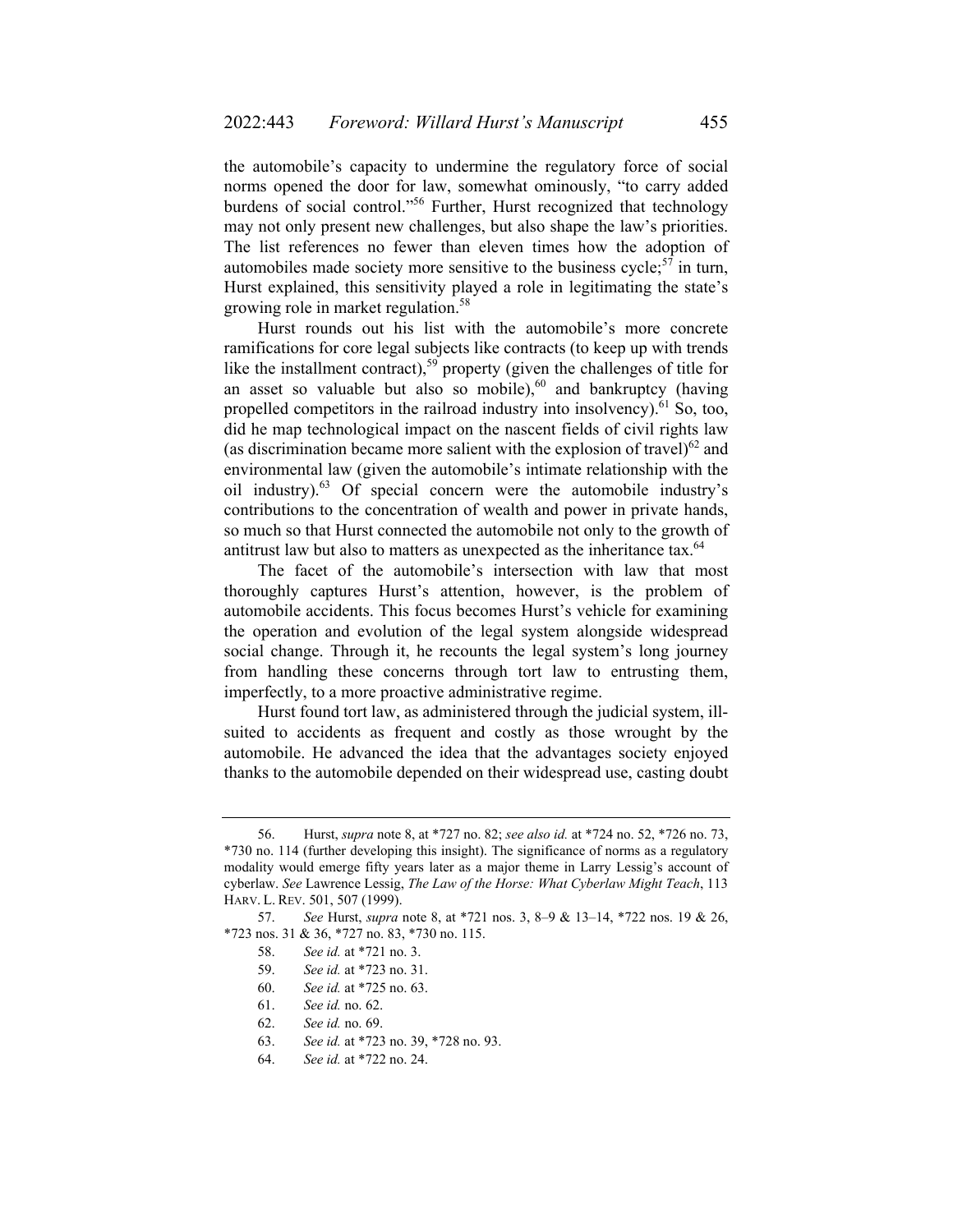on the notion that we ought to impose all its costs on the unlucky few who would inevitably crash.<sup>65</sup> This redistributive impulse sat uneasily, however, with tort law's fault requirement and the attendant supposition that the costs of accidents must be paid by the parties involved.<sup>66</sup> Anticipating law and social norms theory, Hurst highlighted that the disconnect between the blameworthiness of a driver's momentary lapse and the severe harm following that lapse gave many courts and juries pause.67 He found the courts fared no better as an administrative matter. Auto accident cases took years to litigate notwithstanding the victims' immediate needs<sup>68</sup> and the public expense associated with court proceedings could approach half the plaintiff's total recovery in the typical case.<sup>69</sup> The shortcomings of the judicial system, combined with the magnitude of the harms associated with automobile accidents, would ultimately propel accident insurance—and its regulation—to a place of central prominence in securing compensation.<sup>70</sup>

Though the courts' shortcomings are abundantly clear in hindsight, Hurst shows that more preventive regulation of automobiles through legislative or administrative action proceeded in fits and starts. It was not until 1924 that "expert investigation and careful thought" entered the conversation around traffic laws.71 Even where traffic laws were enacted, many states did not make them available or reader friendly.<sup>72</sup> The adoption of driver's licenses—and of revoking them to deal with irresponsible drivers—was hampered by the lack of reporting and record-keeping systems to track the driver's prior offenses.<sup>73</sup> In Hurst's view, it was not

71. *Id.* at \*775.

 <sup>65.</sup> *Id.* at \*752–53.

 <sup>66.</sup> *Id.* at \*757–59. Democratization of the automobile due to falling prices and the emergence of the used-car market contributed to the difficulty. *See id.* at \*746. In addition to creating a larger volume of cases than the courts were prepared for, the increasing affordability of automobiles meant that a great many defendants lacked the means to pay any substantial damages. *See id.*

 <sup>67.</sup> *Id.* at \*748–49; *see also* Bernstein, *supra* note 50, at 943 ("The literature shows that laws are less likely to be effective where they sharply digress from existing social norms.").

 <sup>68.</sup> Hurst, *supra* note 8, at \*767.

 <sup>69.</sup> *Id.* (observing "direct daily cost to the public" as high as \$232 in Philadelphia, while "many verdicts were for no more than \$500 or, at most, \$1000"). "The courts, moreover, lacked the funds, staff, experience, and time for special inquiry with which to do more." *Id.* at \*743.

 <sup>70.</sup> *Id.* at \*760–70 (tracing intersecting developments in insurance practices, insurance law, and states' "financial responsibility laws"); *id.* at \*770 ("By round-about ways, practice thus arrived at the payment of a material part of automobile accident losses with little or no regard to the prior determination of 'fault' on which theory insisted.").

 <sup>72.</sup> *Id.* at \*776.

 <sup>73.</sup> *Id.* at \*782 ("These sanctions were especially weak because of the lack of record systems that would permit ready check of a violator's history of previous offenses . . . ."); *id.* at \*783 (addressing the lack of reporting on accidents and violations).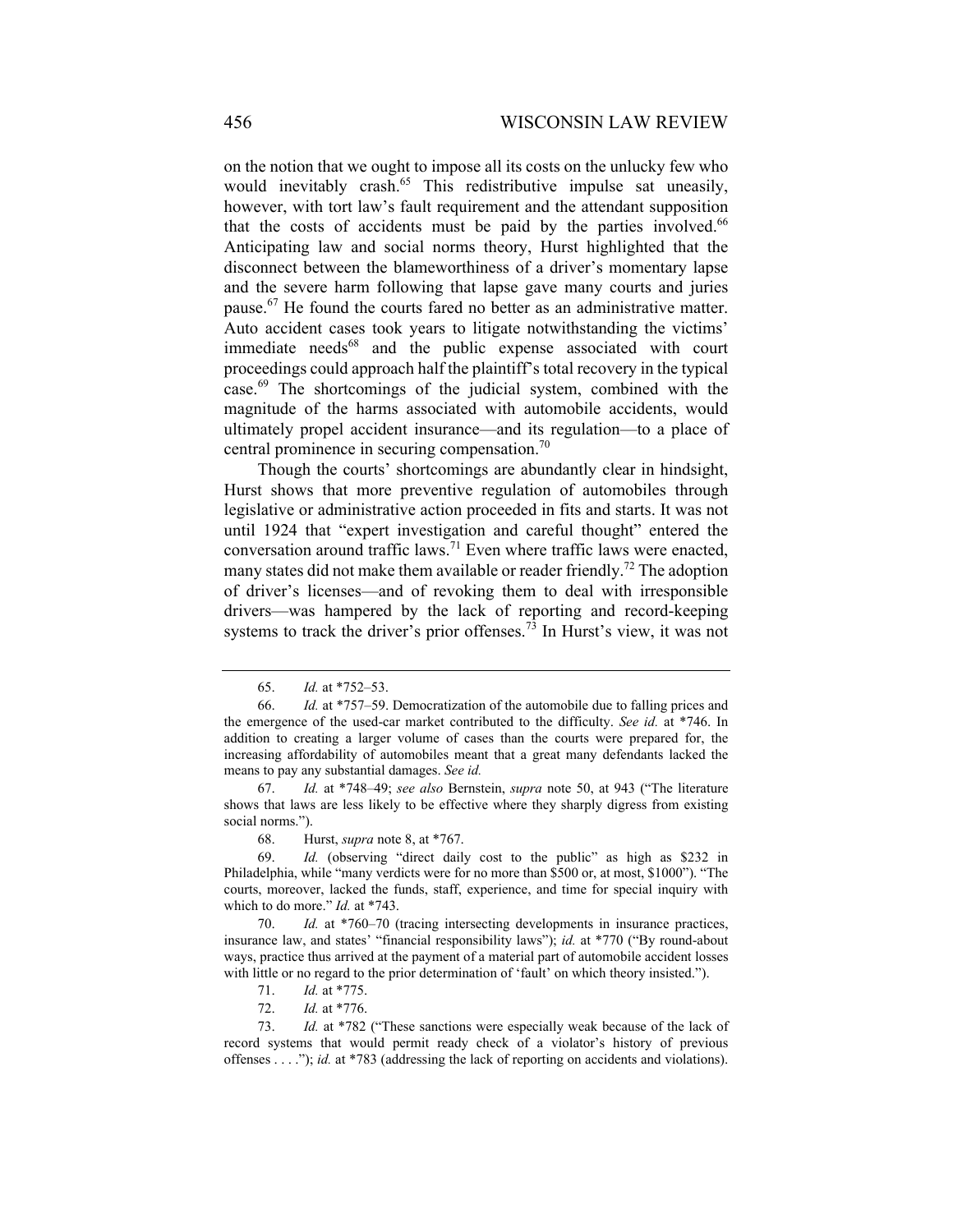until the 1930s that the law finally came around to comprehensive preventive techniques by publishing traffic regulations in a more digestible form and implementing safety education—for drivers and pedestrians alike—in the schools.74 Hurst also found roadway improvements instrumental to the "preventive-administrative approach."<sup>75</sup> "By reducing grades, increasing visibility, and banking curves, the engineer could often do more to reduce traffic hazards than any amount of the law's regulations."76

This thick account of the law's treatment of automobile accidents grounds Hurst's comparative inquiry into the law's response to the problems of a "society built on applied science and technology."<sup>77</sup> Here is where the treatment of aviation and radio also becomes important to his overarching analysis. Hurst saw the arc of the law's treatment of all three technologies as the move from penalty to correction and, ultimately, prevention.78 As to air safety, in particular, Congress "followed the rise of the problem with a speed unmatched in the history of industrial or automobile safety," moving from its preliminary interventions to a preventive regime in just twelve years.79 Automobile safety languished in the courts for forty years before basic measures like licensing and driver's education took firm hold.<sup>80</sup> Why? Hurst's explanation was rooted in concerns of political economy. Society conflated the automobile with progress and enjoyed its material benefits $81$  while discounting its costs; $82$ 

 76. *Id.* This insight prefigures recognition by early cyberlaw scholars Joel Reidenberg and Larry Lessig that the design of a system imposes rules in addition to those imposed by law. *See* Joel R. Reidenberg, *Lex Informatica: The Formulation of Information Policy Rules Through Technology*, 76 TEX. L. REV. 553, 554 (1997); Lessig, *supra* note 56, at 507.

 77. Hurst, *supra* note 8, at \*742. Or, as Hurst framed it in a subsequent passage, this comparison illuminates law's response to "troubles that seemed so naturally induced by a machine society." *Id.* at \*743.

- 78. *Id.* at \*780.
- 79. *Id.* at \*742.

 80. *Id.* at \*743 ("[I]n most states as late as 1940, both in handling accident litigation or traffic violations, the courts still held the field, after nearly a generation of mass use of the motor car.").

 81. As Hurst described the perspective, "The Industrial Revolution had opened up infinite roads to material progress; society would move best by encouraging as many people as possible to explore these roads; the law should be cautious about adding to the inevitable risks of these explorations by the regulations and liabilities it set." *Id.* at \*744.

 82. *Id.* at \*746–47; *see* MORTON J. HORWITZ, THE TRANSFORMATION OF AMERICAN LAW, 1780–1860 (1977) (tracing the transformation of law to favor economic growth and development); *cf.* JULIE E. COHEN, BETWEEN TRUTH AND POWER: THE LEGAL CONSTRUCTIONS OF INFORMATIONAL CAPITALISM 91 (2019) (problematizing the

On the centrality of access to information to the function of the administrative state, see Rory Van Loo, *Regulatory Monitors: Policing Firms in the Compliance Era*, 119 COLUM. L. REV. 369 (2019).

 <sup>74.</sup> Hurst, *supra* note 8, at \*786–87.

 <sup>75.</sup> *Id.* at \*780.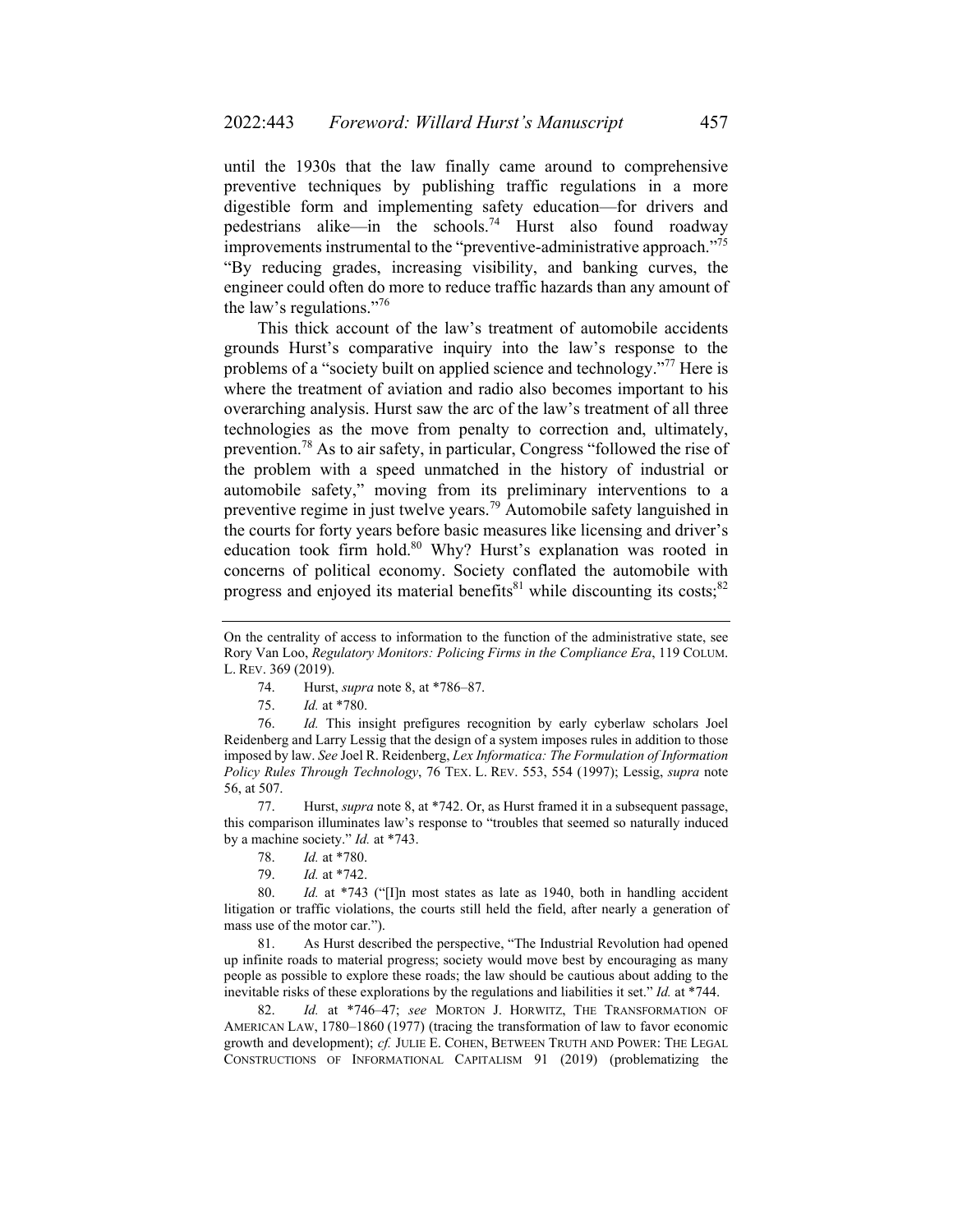the risk of car accidents was not as gripping as that of the plane crash. $83$ Compounding the problem was path dependence with respect to the tort system where the problem was first recognized. Anticipating more recent articulations of the pacing problem,  $\frac{84}{9}$  Hurst closes his chapter by recommending that the legal system overcome this inertia and "speed up the pace of adjustment" in the face of technological and social change.<sup>85</sup>

At least one puzzle also emerges alongside these insights. Hurst's wholesale embrace of preventive regulation over the judiciary has the flavor of technocracy—he faults the legal system for being so slow to apply "controls natural to society built on applied science and technology."86 Given Hurst's apparent skepticism of the legal system's deference to the rhetoric of innovation and progress, this orientation is perhaps surprising to today's reader. But such faith in scientific management was a common progressive impulse<sup>87</sup>—especially when combined with the more substantive socioeconomic ends progressives aimed to achieve through what they called "democratic administration."<sup>88</sup> Hurst had uncovered the successful application of scientific management techniques to other emerging technologies during the very same years that the legal system was determined to entrust automobile regulation to the vagaries of traffic court. From Hurst's vantage point, the potential of

 84. *See generally* Gary E. Marchant, *The Growing Gap Between Emerging Technologies and the Law*, *in* THE GROWING GAP BETWEEN EMERGING TECHNOLOGIES AND LEGAL-ETHICAL OVERSIGHT: THE PACING PROBLEM 19 (Gary E. Marchant, Braden R. Allenby & Joseph R. Herkert eds., 2011).

85. Hurst, *supra* note 8, at \*787.

87. *See* COHEN, *supra* note 82, at 248.

 88. On "democratic administration," see Dwight Waldo, *Development of Theory of Democratic Administration*, 46 AM. POL. SCI. REV. 81 (1952); William J. Novak, *The Progressive Idea of Democratic Administration*, 167 U. PA. L. REV. 1823 (2019).

contemporary "rhetoric of freely flowing innovation as the lifeblood of the economy, and of regulation as its enemy").

 <sup>83.</sup> Hurst, *supra* note 8, at \*747. Popular disregard of "costs [that] might fall with unfair or crushing burden on a few people," *id.* at \*746, and attention to dramatic accidents over the "dry reading" of automobile statistics, *id.* at \*747, reflect insights later formalized by proponents of public-choice theory and behavioral economics. *See, e.g.*, Neil Komesar, *The Logic of the Law and the Essence of Economics: Reflections on Forty Years in the Wilderness*, 2013 WIS. L. REV. 265, 295 (explaining the theory that consumers will fail to mobilize their interests relative to a concentrated interest group, like the automobile industry); Christine Jolls, Cass R. Sunstein & Richard Thaler, *A Behavioral Approach to Law and Economics*, 50 STAN. L. REV. 1471, 1518–19 (1998) (invoking the availability heuristic to explain the law's greater regulation of more vivid accidents). The mobilization of private interests was not as central to Hurst's account as it has been to more recent work on the political economy, but neither was it absent; Hurst noted the rise of new interest groups as one of the impacts of the automobile on the law, Hurst, *supra* note 8, at \*722 no. 21, and he also documented the role of the insurance companies in resisting compulsory insurance for fear it would open their industry to greater regulatory scrutiny. *Id.* at \*762.

 <sup>86.</sup> *Id.* at \*742.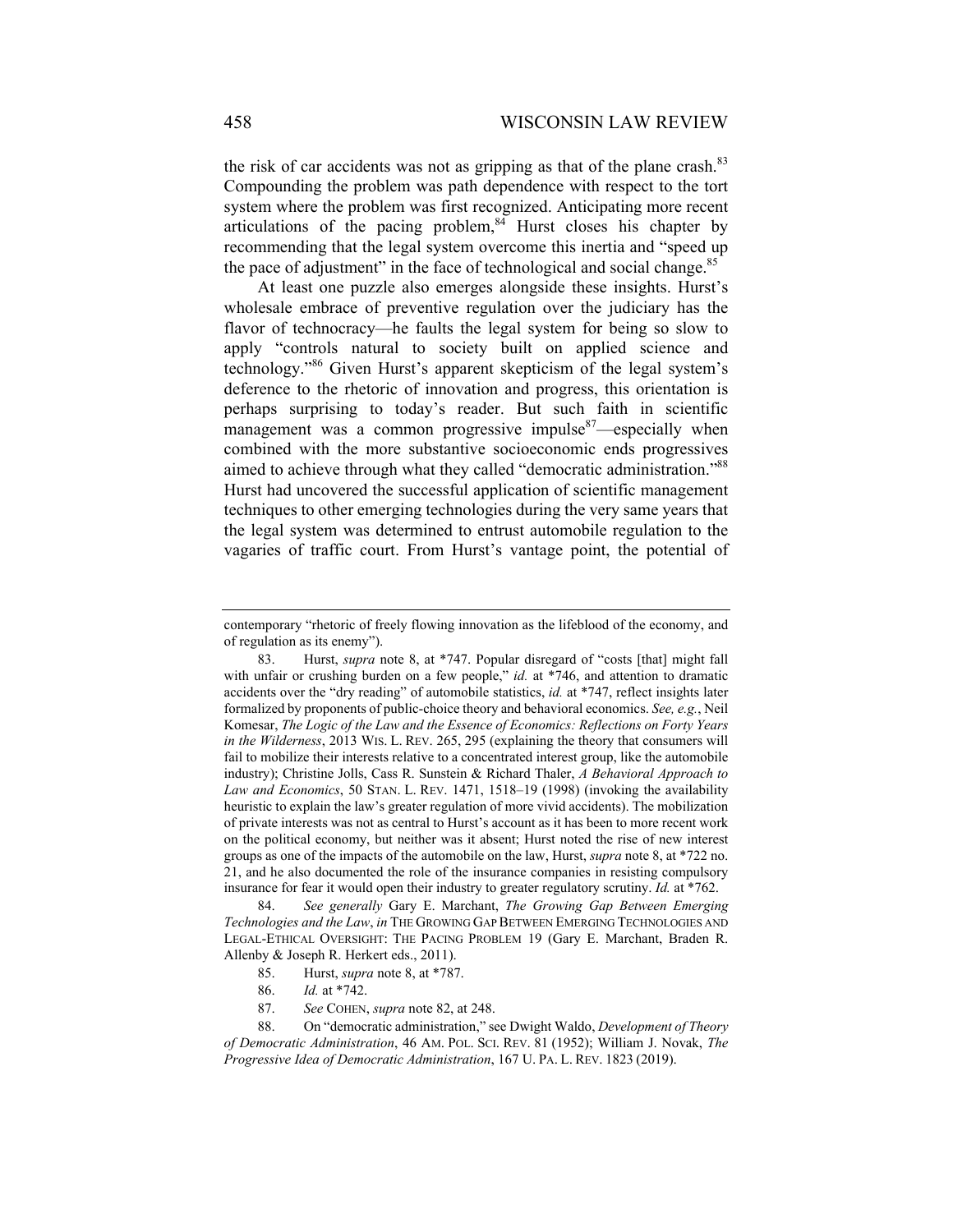scientific regulation to be not only more efficient than the status quo, but also more just, would have been palpable.

Hurst's account provides fresh perspective on the directions open to scholarship on technology and law. Thick descriptive accounts of the law's response to particular technologies are enormously valuable, but they need not be siloed. Hurst brings vitality and reach to the project of studying the relationship of technology and law by asking what we might learn by comparing across technologies, across time, and across doctrinal divides.<sup>89</sup> The manuscript also offers fodder for the ongoing debate over what makes a technology "exceptional" or "disruptive"—and whether technologies recognized as such should be the central focus of scholarship on technology and the law. $90$  While Hurst suggests, provocatively, that "we should probably find that [the automobile] had left no aspect of life untouched, $"^{91}$  his account suggests that its impact stemmed not from any sudden shock nor any feature inherent to the technology, but from the dynamics that unfolded throughout its adoption $92$  and the unsuitability of established modes of problem-solving for the challenges it presented.<sup>93</sup> Just as Hurst once took conventional legal scholars to task for being too narrowly focused on conspicuous controversies, missing the richness of the law's intersections with everyday life,<sup>94</sup> his unpublished work pushes us to widen our scope beyond the overtly disruptive to appreciate what

 <sup>89.</sup> Of special interest to cyberlaw scholars, Hurst traced the legal impact of the automobile on "the horse trade as a subject for disputes at law." Hurst, *supra* note 8, at \*729 no. 115; *see also* Frank H. Easterbrook, *Cyberspace and the Law of the Horse*, 1996 U. CHI. LEGAL F. 207; Lessig, *supra* note 56. One gets the sense it was perhaps more credible as an area of specialization before the automobile decimated it. For those of an earlier scholarly vintage, it bears noting along the same lines that Hurst was asking whether laws defining the rules of the road for horse-drawn "carriages" would apply to the automobile some nine years prior to the publication of that germinal exchange between Hart and Fuller on the scope of a prohibition on "vehicles" in the park. Hurst, *supra* note 8, at \*731; *see* H. L.A. Hart, *Positivism and the Separation of Law and Morals*, 71 HARV. L. REV. 593 (1958); Lon L. Fuller, *Positivism and Fidelity to Law—A Reply to Professor Hart*, 71 HARV. L. REV. 630 (1958).

 <sup>90.</sup> *See, e.g.*, Ryan Calo, *Robotics and the Lessons of Cyberlaw*, 103 CALIF. L. REV. 513, 549–50 (2015) (focusing on exceptional technologies and the "essential qualities" that make them transformative); Jones, *supra* note 50, at 251 (complicating the link between a technology's intrinsic qualities and its impact); Liu, Maas, Danaher, Scarcella, Lexer & Van Rompaey, *supra* note 51, at 207 (distinguishing "legal disruption" from "technological disruption that happens to have legal consequences").

 <sup>91.</sup> Hurst, *supra* note 8, at \*720.

 <sup>92.</sup> *See* Balkin, *supra* note 55, at 49 ("As we innovate socially and economically, what appears most salient and important about our tools may also change.").

 <sup>93.</sup> *See* BJ Ard, An Institutional Account of Legal Disruption (Dec. 3, 2020) (unpublished manuscript) (on file with authors) (arguing disruption is a function of whether existing institutions are equipped to answer the legal questions posed by technological change).

 <sup>94.</sup> *See supra* note 3 and accompanying text.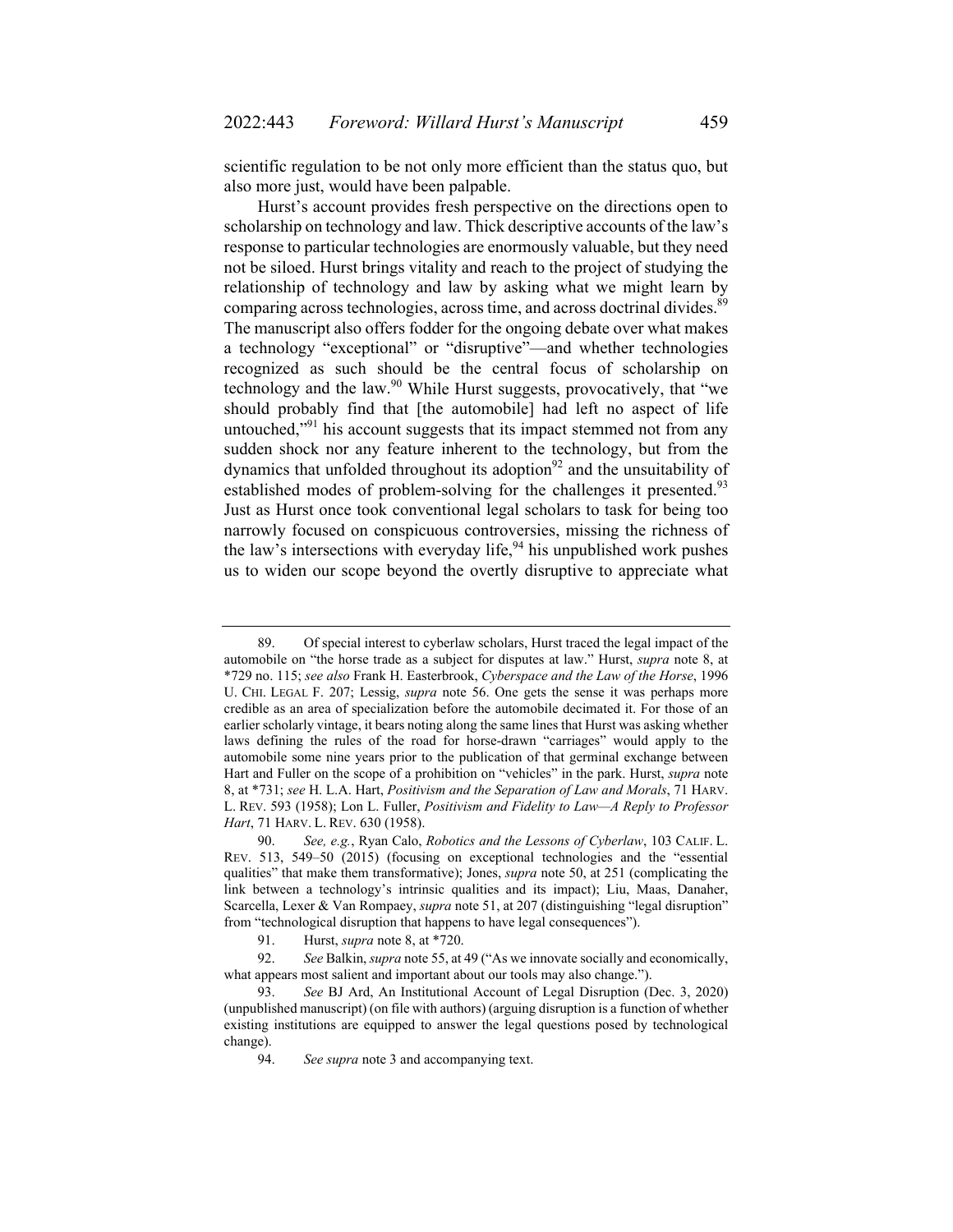even these less dramatic episodes in the history of technology and law can teach us about the operation of our legal system.

## III. HURST'S UNFINISHED HISTORY OF THE MODERN REGULATORY **STATE**

In its elucidation of the important interplay of technological and legal change, Hurst's unpublished manuscript is innovative and ahead of its time. But there is a secondary theme embedded in this document that similarly anticipates future legal scholarship as well as current legal policy debates. As suggested above, that theme concerns the rise of the modern American administrative state. Though Hurst is deservedly famous for what he had to say about nineteenth-century legal history in terms of the release of economic energies and the transformation of "the common law tradition,"95 his unpublished manuscripts return us to a point in his career when his attention was firmly fixed on some other equally important matters—namely, the rise of distinctly new kinds of legislative, administrative, and regulatory state authority in the twentieth century. Anticipating the development of today's law school courses in Legislation, Regulation, and Administrative Law,<sup>96</sup> Hurst was eager to produce a legal history that not only looked backwards into a distant legal past, but one that forwardly explained our complicated legal present. Hurst's coursework with Frankfurter on Federal Jurisdiction and Administrative Law prepared him well to reorient legal study around the actual, pragmatic functioning of complex and interconnected modern legal systems (as did his subsequent wartime experience at the Board of Economic Warfare and the Bureau of Naval Personnel).<sup>97</sup>

Garrison and Hurst's *Law in Society* was an original testament to their eagerness to push legal scholarship beyond convention—beyond courts and cases and judges and common law doctrines. And Hurst's "Principal Agencies" continued in that tradition. "We wanted a course which would expose students to a much broader range of legal agencies than just courts," Hurst explained; "[w]e wanted something that would involve the development of legislation and administrative law . . . to give them a sense

 <sup>95.</sup> *See, e.g.*, Robert W. Gordon, *Introduction: J. Willard Hurst and the Common Law Tradition in American Legal Historiography*, 10 LAW & SOC'Y REV. 9 (1975).

 <sup>96.</sup> LEGISLATION AND REGULATION: CASE MATERIALS (John E. Manning & Matthew C. Stephenson eds., 2010); CASES AND MATERIALS ON LEGISLATION AND REGULATIONS: STATUTES AND THE CREATION OF PUBLIC POLICY (William N. Eskridge Jr., Philip Frickey, Elizabeth Garrett & James J. Brudney eds., 5th ed. 2014); ADMINISTRATIVE LAW: THE AMERICAN PUBLIC LAW SYSTEM (Jerry L. Mashaw, Richard A. Merrill, Peter M. Shane, M. Elizabeth Magill, Mariano-Florentino Cuéllar & Nicholas R. Parrillo eds., 7th ed. 2014); THE REGULATORY STATE (Lisa Schultz Bressman, Edward L. Rubin & Kevin M. Stack eds., 2010).

 <sup>97.</sup> Ernst, *The Ideal and the Actual in the State*, *supra* note 14, at 149.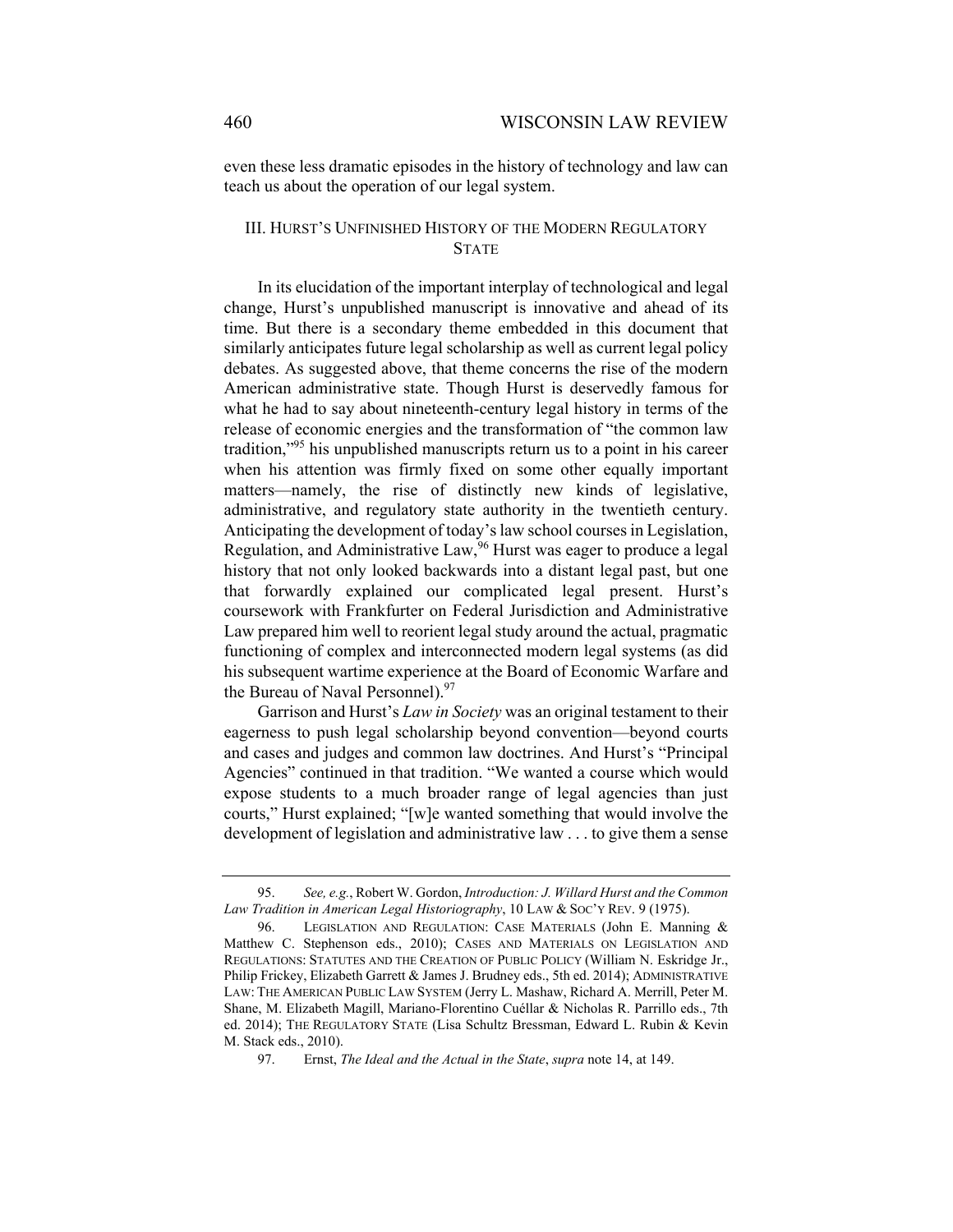of the process of how public policy through law grows and develops."98 In *Law in Society*, Garrison and Hurst focused on the complicated development of modern workers' compensation acts and their implementation for exactly that purpose:

We started the students with a picture of how the law stood and how it had grown at the hands of judges. Then we moved from the 1870's on into the development of legislation. And then in 1911 with the first Workers Compensation Act we got our third phase we wanted, the administrative process, because of course Wisconsin created an industrial commission to administer the Workers Compensation Act. . . . We had court cases construing the first statutes and then statutes which reacted to the way the courts construed the earlier statutes. And then we had court cases under the Workers Compensation Act, and then court cases dealing with judicial review and administrative action under the Workers Compensation Act. So that we were able to present students with a picture of the making of public policy over a gamut of the major agencies involved, in the modern United States, in making policy, where it gave them an opportunity to compare the strength and weaknesses in making public policy through litigation on the one hand, and through legislative process and lobbying on the other, and through administrative process finally.99

Obviously, Hurst aimed to illuminate similar modern legal processes in his study of the impact of automobile accidents on an antiquated judicial tort law regime.

Thus, while Hurst envisioned his automobile chapter as principally a case study into the interrelationship of law and societal and technological change, concern for what he called "the balance of power" in America was never far from view. In *Law and the Conditions of Freedom*, Hurst defined this as a concern for the "wider sharing" of freedom as well as the development of "community strength and security" through the "rationalization" of social and legal processes.<sup>100</sup> Hurst understood the balance of power as a deeply rooted American constitutional ideal or aspiration "to make all public and private power accountable to serve men's welfare according to criteria not in the sole determination of particular power holders."<sup>101</sup> The problem of the "balance of power"

 <sup>98.</sup> Interview by Laura Smail with Willard Hurst in Madison, Wis., *supra* note 48.

 <sup>99.</sup> *Id.* 

 <sup>100.</sup> HURST, LAW AND THE CONDITIONS OF FREEDOM, *supra* note 48, at 40.

 <sup>101.</sup> HURST, JUSTICE HOLMES ON LEGAL HISTORY, *supra* note 48, at 32.